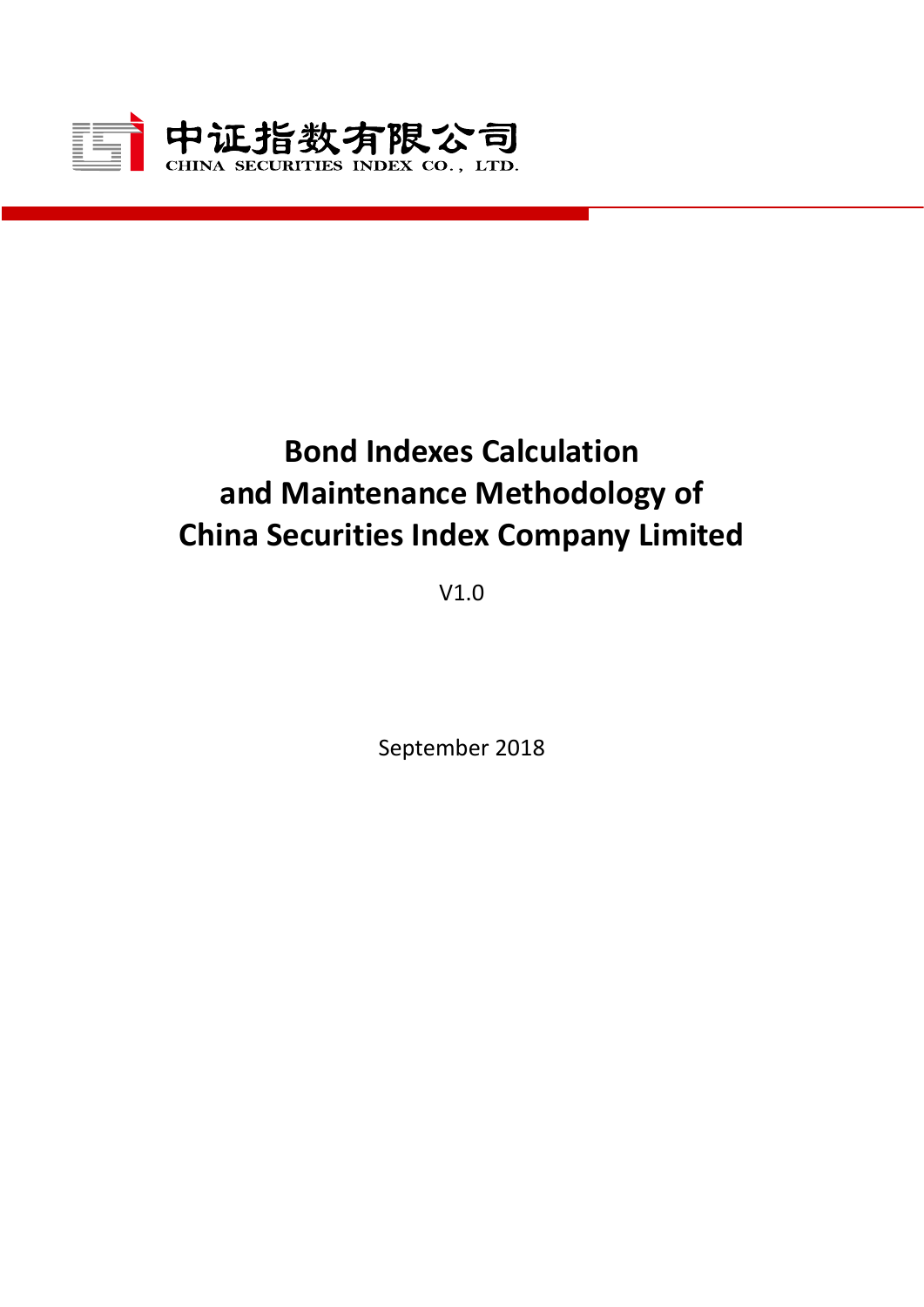

| Version<br>Number | Change Time | <b>Change Scope</b> |
|-------------------|-------------|---------------------|
| 1.0               | 201809      | Rulemaking          |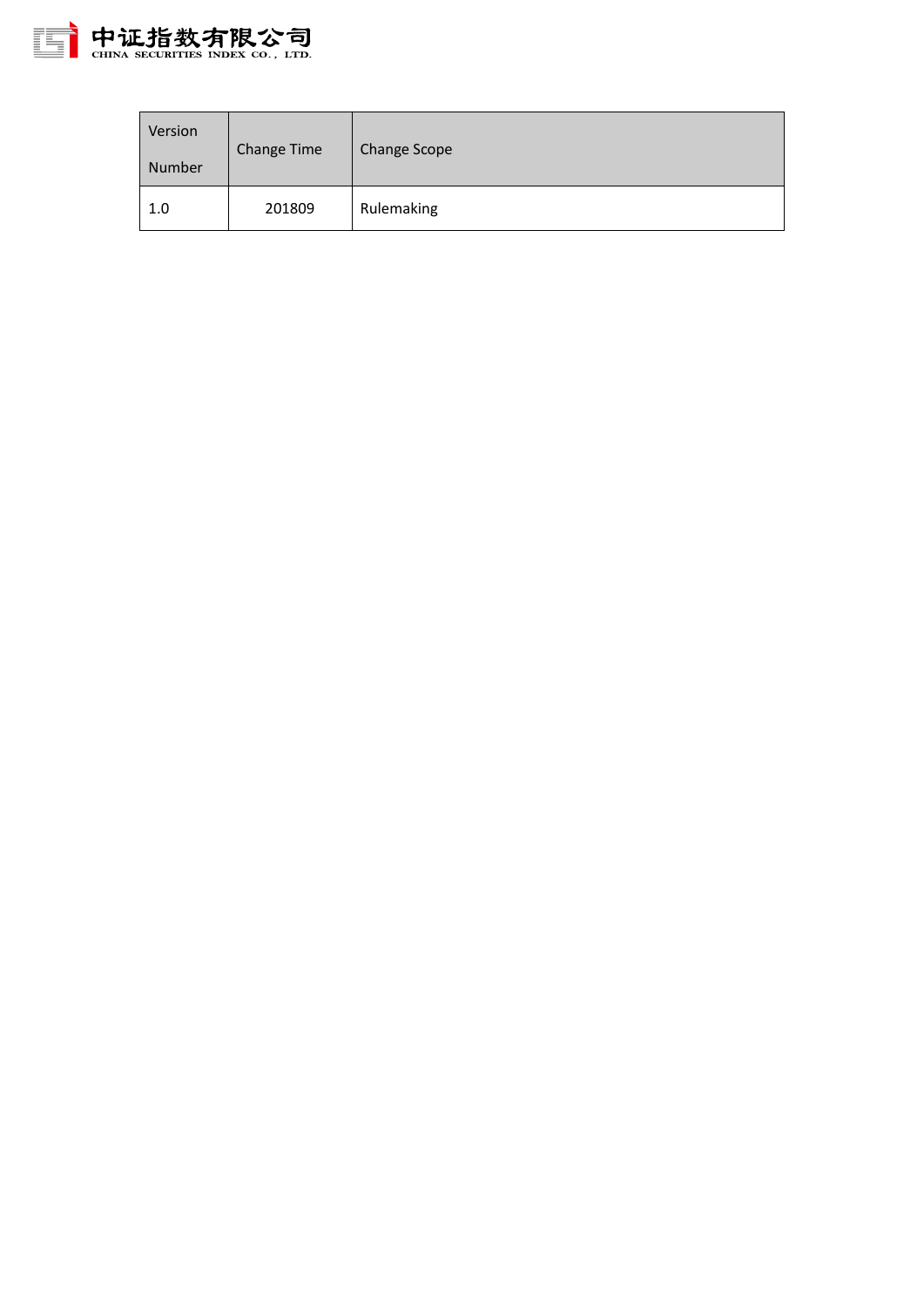

# **Contents**

| 2.1.6 Coupon Payments and Reinvestment Market Value & Coupon Payments and |  |
|---------------------------------------------------------------------------|--|
|                                                                           |  |
| 2.1.7 Market Value Calculation in Constituents Maintenance Cases11        |  |
|                                                                           |  |
|                                                                           |  |
|                                                                           |  |
|                                                                           |  |
|                                                                           |  |
|                                                                           |  |
|                                                                           |  |
|                                                                           |  |
|                                                                           |  |
|                                                                           |  |
|                                                                           |  |
|                                                                           |  |
|                                                                           |  |
|                                                                           |  |
|                                                                           |  |
|                                                                           |  |
|                                                                           |  |
|                                                                           |  |
|                                                                           |  |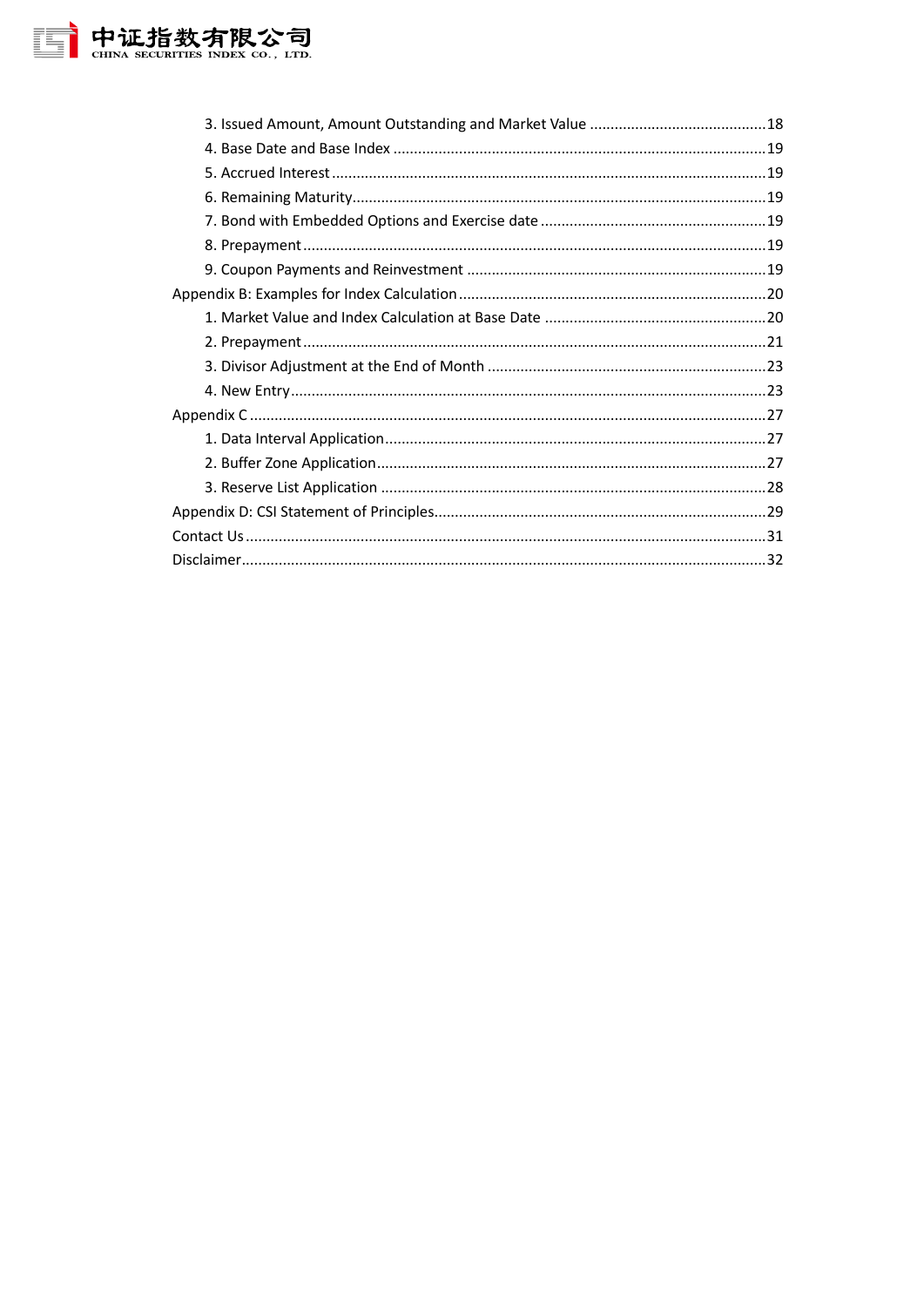

# <span id="page-4-0"></span>**1. Index and Constituents Maintenance**

# <span id="page-4-1"></span>**1.1 Index Regular Adjustment**

After the data needed is all set, the regular adjustment of Bond Indexes shall be implemented according to detailed index methodology.

# <span id="page-4-2"></span>**1.1.1 Effective Date<sup>1</sup>**

<span id="page-4-3"></span>The Effective Date of index adjustment is specified in the detailed index methodology.

# **1.1.2 Data Cutoff Date and Data Interval<sup>2</sup>**

Generally, the data cutoff date for regular adjustment is the previous trading day of Effective Date. The data cutoff date for quarterly adjustment is the first trading day in the second week of previous month of the Effective Date.

Where data interval is applicable, it varies among different indexes and its application can be referred to in the Appendix C.

## <span id="page-4-4"></span>**1.1.3 Buffer Zone**

Some Bond Indexes adopt buffer zone rules in the regular adjustment for the sake of minimum turnover. The application thereof can be referred in the Appendix C.

# <span id="page-4-5"></span>**1.2 Index Temporary Adjustment**

## <span id="page-4-6"></span>**1.2.1 Issuance of New Securities**

Fast Entry Rule may be used for certain Bond Indexes, the newly issued securities satisfying the criteria will be added into the index calculation on the next trading day

-

 $1$  Refer to Appendix A.

 $2^2$  Refer to Appendix A.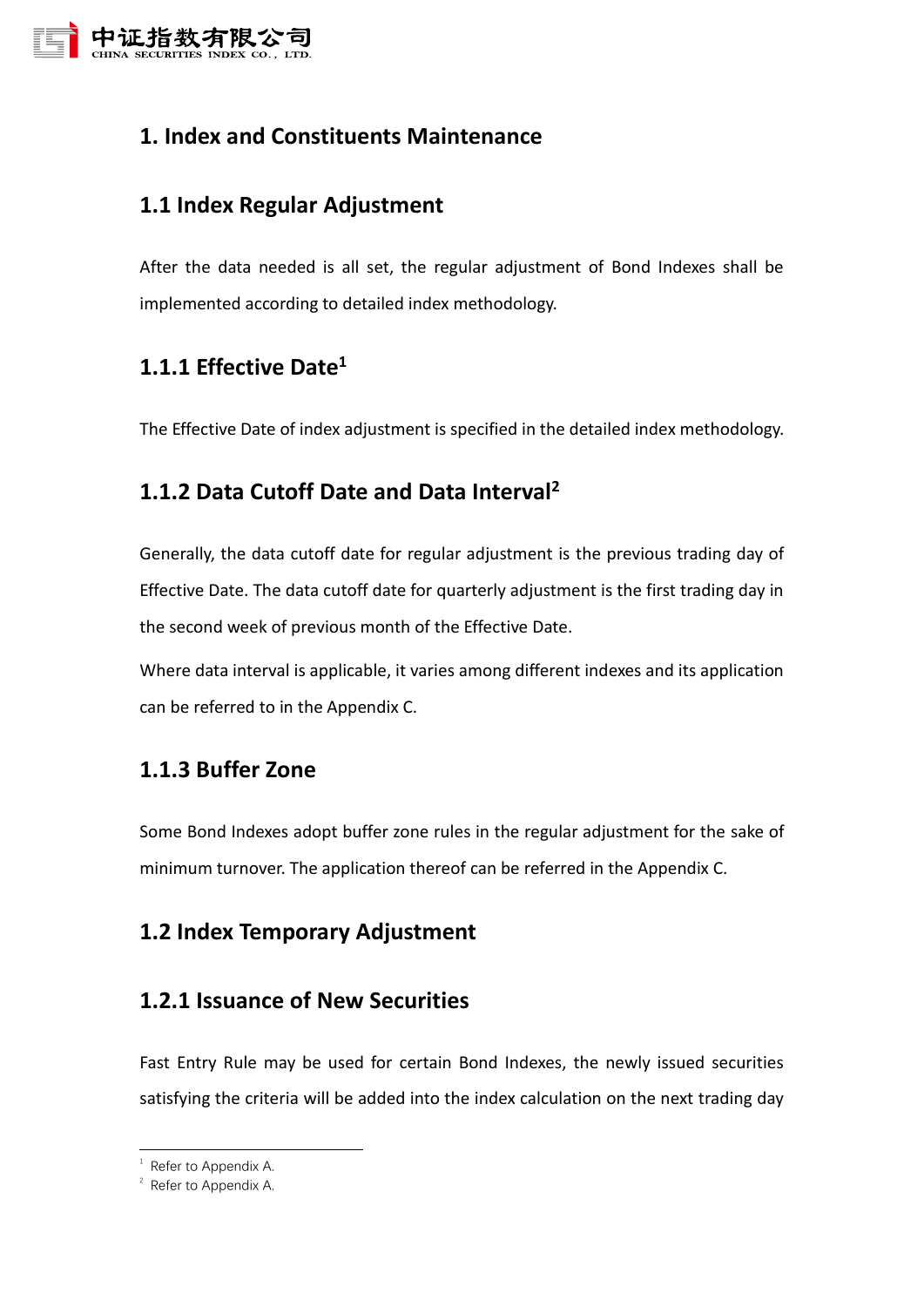

of their issuance. The indexes for which Fast Entry Rule is used can be referred to in detailed index methodology.

# <span id="page-5-0"></span>**1.2.2 Delisting**

The delisted securities shall be removed from the index via the following two ways, and details can be referred to in the detailed index methodology:

(1) Removed from the constituents on the date of its delisting;

(2) Removed from the constituents on the Effective Date of the next regular adjustment.

## <span id="page-5-1"></span>**1.2.3 Other Special Cases**

In circumstances where a future situation may be more complex, the index adjustment shall follow the Measures for the Implementation of Change of Index Methodologies of China Securities Index Company Limited. On rare occasions where a specific event is not covered by the rules or methodology documents, and for which the timetable precludes stakeholder consultation, CSI will determine the appropriate treatment by reference to the guiding principles documented in the CSI Statement of Principles. For further information, please see Appendix D.

### <span id="page-5-2"></span>**1.3 Constituents Maintenance**

# <span id="page-5-3"></span>**1.3.1 Suspension from Listing or Delisting**

If a constituent is suspended from listing or is delisted, it shall be treated as delisted as appropriate. (See 1.2.2)

#### <span id="page-5-4"></span>**1.3.2 Suspension**

Neither temporary trading halts nor long term suspension shall affect securities'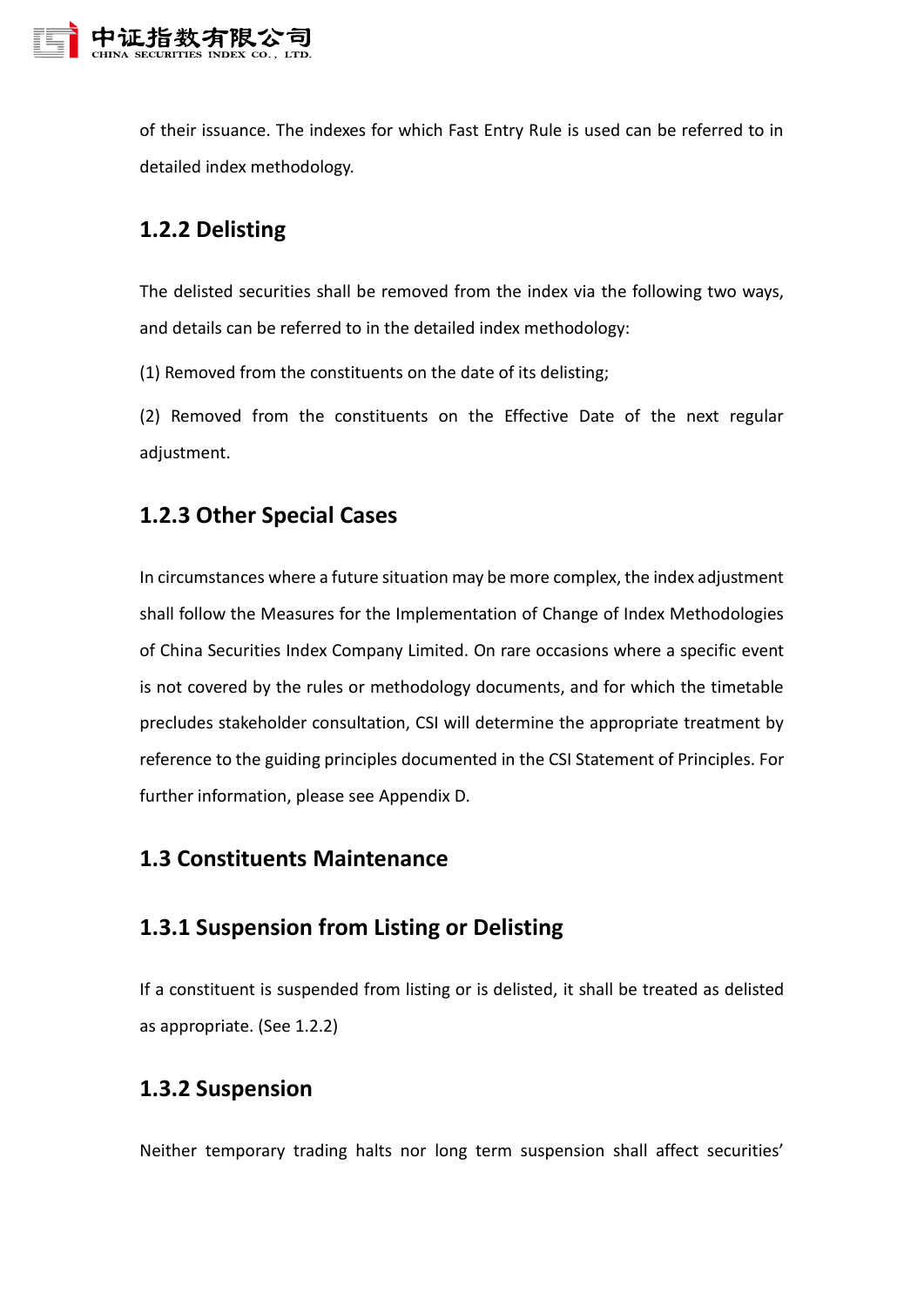

<span id="page-6-0"></span>eligibility to stay in specific index's composition.

# **1.3.3 Defaults**

According to public information, defaulted securities shall be treated as delisted. (See 1.2.2)

# <span id="page-6-1"></span>**2. Index Calculation**

The calculation of bond indexes conforms to the Paasche weighted composite price index formula, and the base level of bond indexes is 100:

$$
Index = \frac{Total Market Value}{Division} \times 100
$$

Total Market Value

 $=$  Bond Market Value  $+$  Coupon Payments and Reinvestment

<span id="page-6-2"></span>Divisor is the adjusted total market value at the base date. (See 2.3)

# **2.1 Total Market Value Calculation**

The total market value shall be calculated as follows:

Total Market Value

= Bond Market Value + Coupon Payments and Reinvestment  
= 
$$
\sum_{i} ((\text{clean Price}_{i} + \text{Accrued Interest}_{i}) \times \text{Israel Amount}_{i})
$$

 $\times$  Weight Factor<sub>i</sub>) + Coupon Payments and Reinvestment

Coupon payments is defined as the current issued amount, see Appendix A, multiplying current coupon rate. Unless otherwise stated, coupon payments and reinvestment are coupon payments reinvested in the index, earning the current index yield.

Issued Amount is amount of the security i remaining in the current market.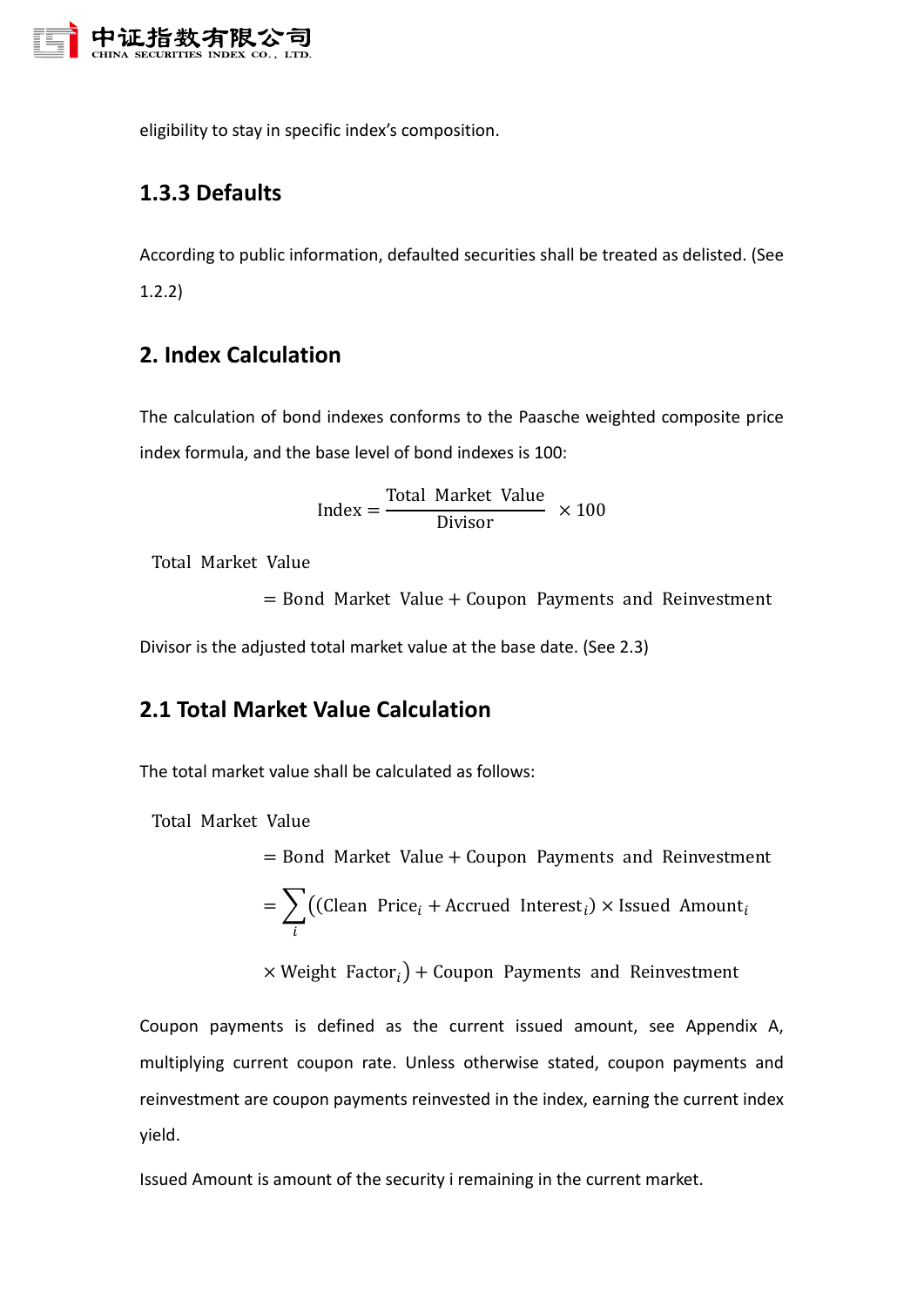

# <span id="page-7-0"></span>**2.1.1 Accrued Interest**

Accrued interest shall be calculated by calendar day. The accrued interest of coupon bond shall be calculated as follows:

$$
AI = \frac{c}{f} \times \frac{t}{TS}
$$

Where:

AI is the accrued interest;

c is the coupon;

f is the frequency of coupon payments per year;

t is the calendar days between the previous coupon payment date and the settlement date;

TS is the date interval of coupon payment period;

The Accrued interest of discount bond shall be calculated as follows:

$$
AI = \frac{100 - P_d}{T} \times t
$$

Where:

AI is the accrued interest;

 $P_d$  is the issue price;

T is the calendar days between the coupon payment date and maturity date;

<span id="page-7-1"></span>t is the calendar days between the coupon payment date and the settlement date;

# **2.1.2 Weight Factor**

The weight factor, a digit between 0 and 1, shall be set to adjust index constituents' issued amount, so the index constituents' weights. Details can be referred to in the detailed index methodology.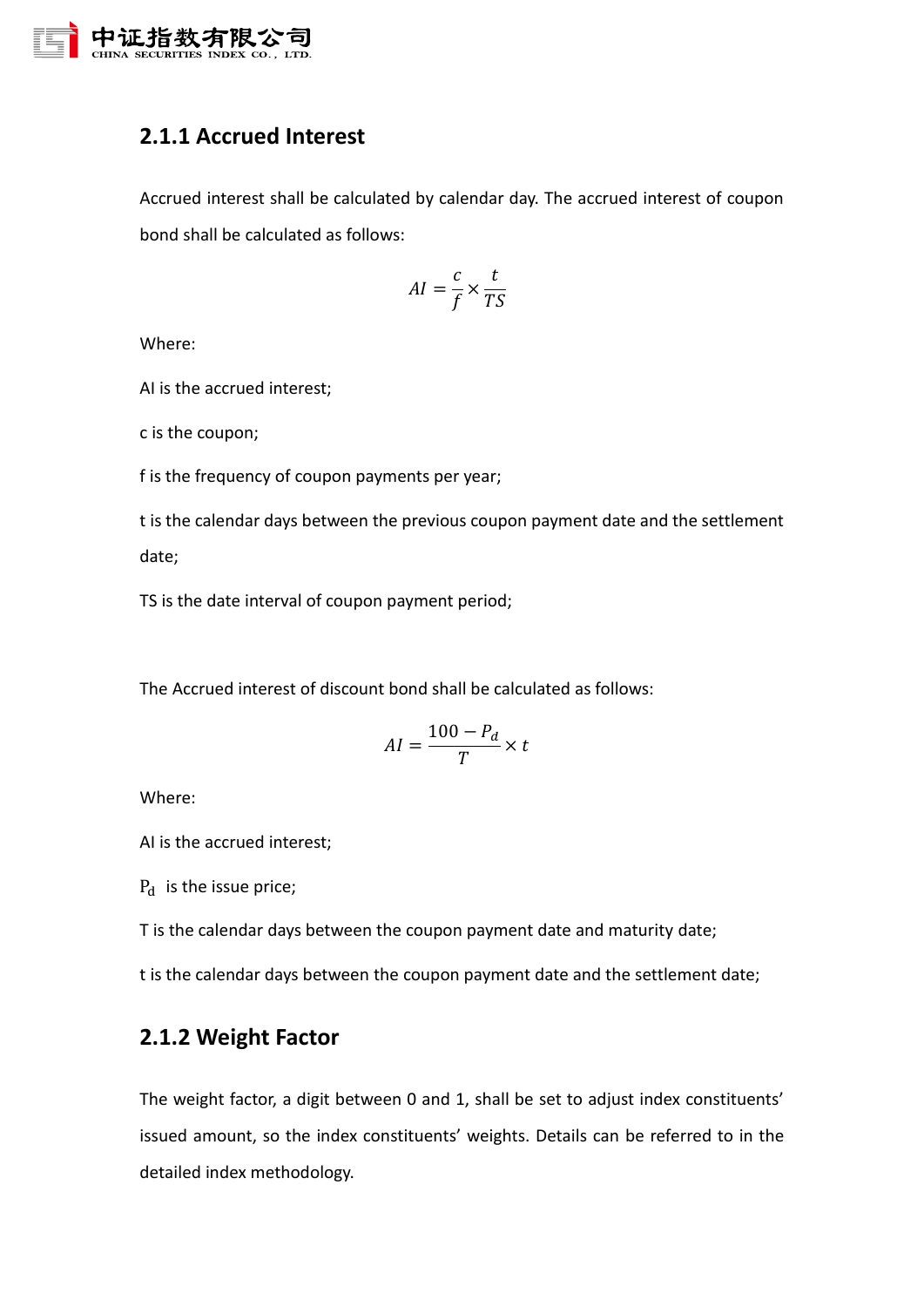

# <span id="page-8-0"></span>**2.1.3 Coupon Payments and Reinvestment**

Coupon payments and reinvestment earned within this month shall be removed from indexes' total value by the end of the month. There are two methods to deal with coupon payments and reinvestment in the middle of the month:

(1) Holding by cash

Total Market Value = Bond Market Value + Coupon Payments

$$
= \sum_{i} \bigl( \text{(clean Price}_i + \text{Accrued Interest}_i) \times \text{Israel Amount}_i
$$

 $\times$  Weight Factor<sub>i</sub>) + Coupon Payments

(2) Reinvesting on the coupon payments earned in the middle of month

Total Market Value

 $=$  Bond Market Value  $+$  Coupon Payments and Reinvestment  $=$   $\sum$  ((Clean Price<sub>i</sub> + Accrued Interest<sub>i</sub>)  $\times$  Issued Amount<sub>i</sub> i

 $\times$  Weight Factor<sub>i</sub>) + Coupon Payments and Reinvestment

# <span id="page-8-1"></span>**2.1.4 Clean Price Market Value and Clean Price Index**

The clean price market value shall be calculated as follows:

Clean Price Market Value = Index constituents′ clean price market value

$$
= \sum_{i} (Clean Price_i \times Israel Amount_i \times Weight Factor_i)
$$

The clean price index measures the return of index constituents' clean price:

$$
Clean Price Index = \frac{Clean Price Market Value}{Divisor} \times 100
$$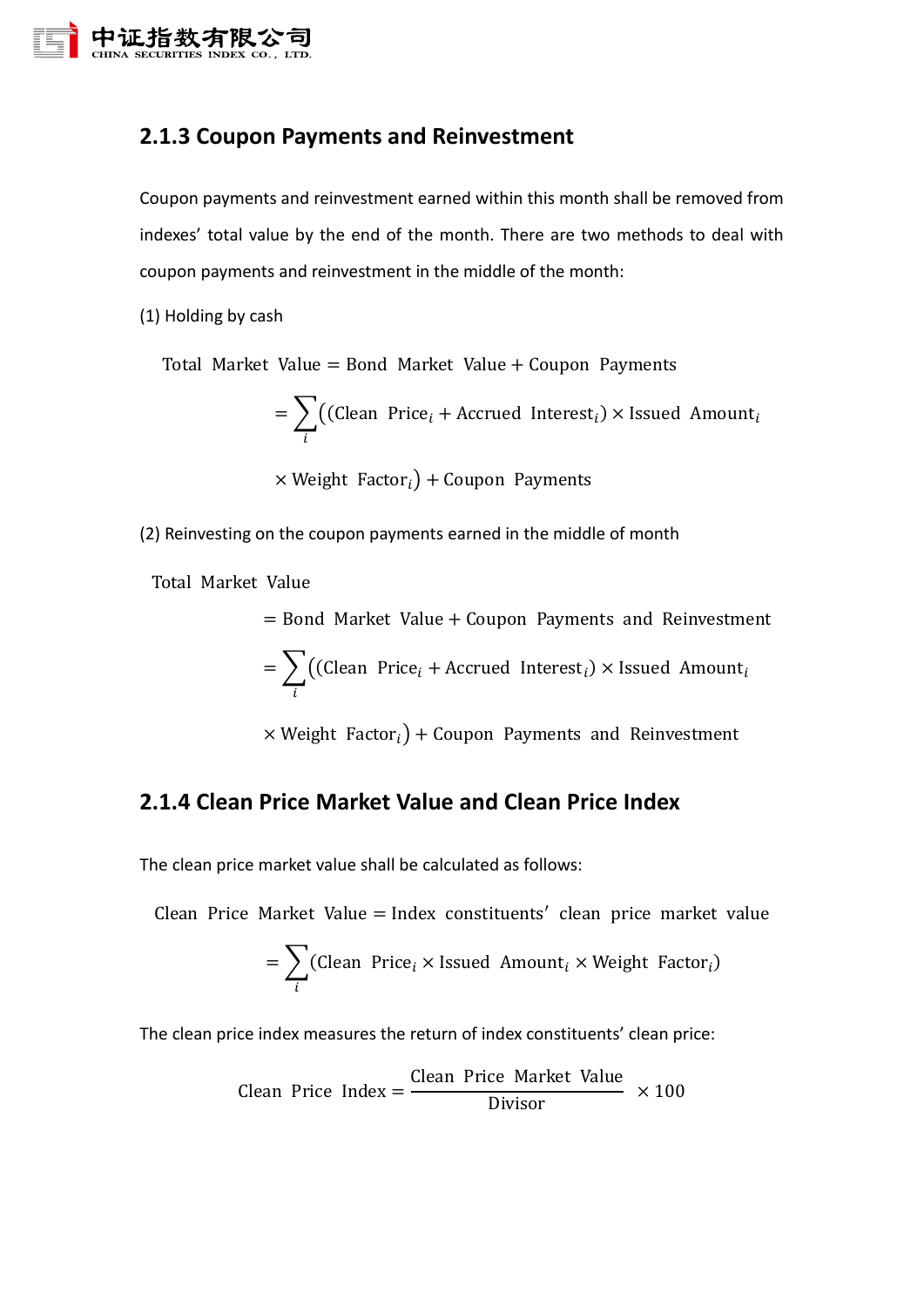

# <span id="page-9-0"></span>**2.1.5 Gross Price Market Value and Full Price Index**

The gross price market Value shall be calculated as follows:

Full Price Market Value

= Index Constituents′Full Price Market Value

+ Coupon Payments and Reinvestment

 $= \, \sum\, \big( ({\rm Clean \,\, Price}_i + {\rm Accrued \,\, Interest}_i) \times {\rm Issued \,\, Amount}_i \big)$ i

 $\times$  Weight Factor<sub>i</sub>) + Coupon Payments and Reinvestment

The full price index measures the return of index constituents' full price:

Full Price Index = 
$$
\frac{\text{Full Price Market Value}}{\text{Divisor}} \times 100
$$

# <span id="page-9-1"></span>**2.1.6 Coupon Payments and Reinvestment Market Value & Coupon Payments and Reinvestment Index**

The coupon payments and reinvestment market value shall be calculated as follows:

Coupon Payments and Reinvestment Market Value

$$
= \sum_{i} \left( (100 + \text{Accrued Interest}_{i}) \times \text{Is sued Amount}_{i} \right)
$$

 $\times$  Weight Factor<sub>i</sub>) + Coupon Payments and Reinvestment

The coupon payments and reinvestment index measures the return of index constituents' coupon payments and their reinvestment:

Coupon Payments and Reinvestment index

= Coupon Payments and Reinvestment Market Value Divisor  $\times$  100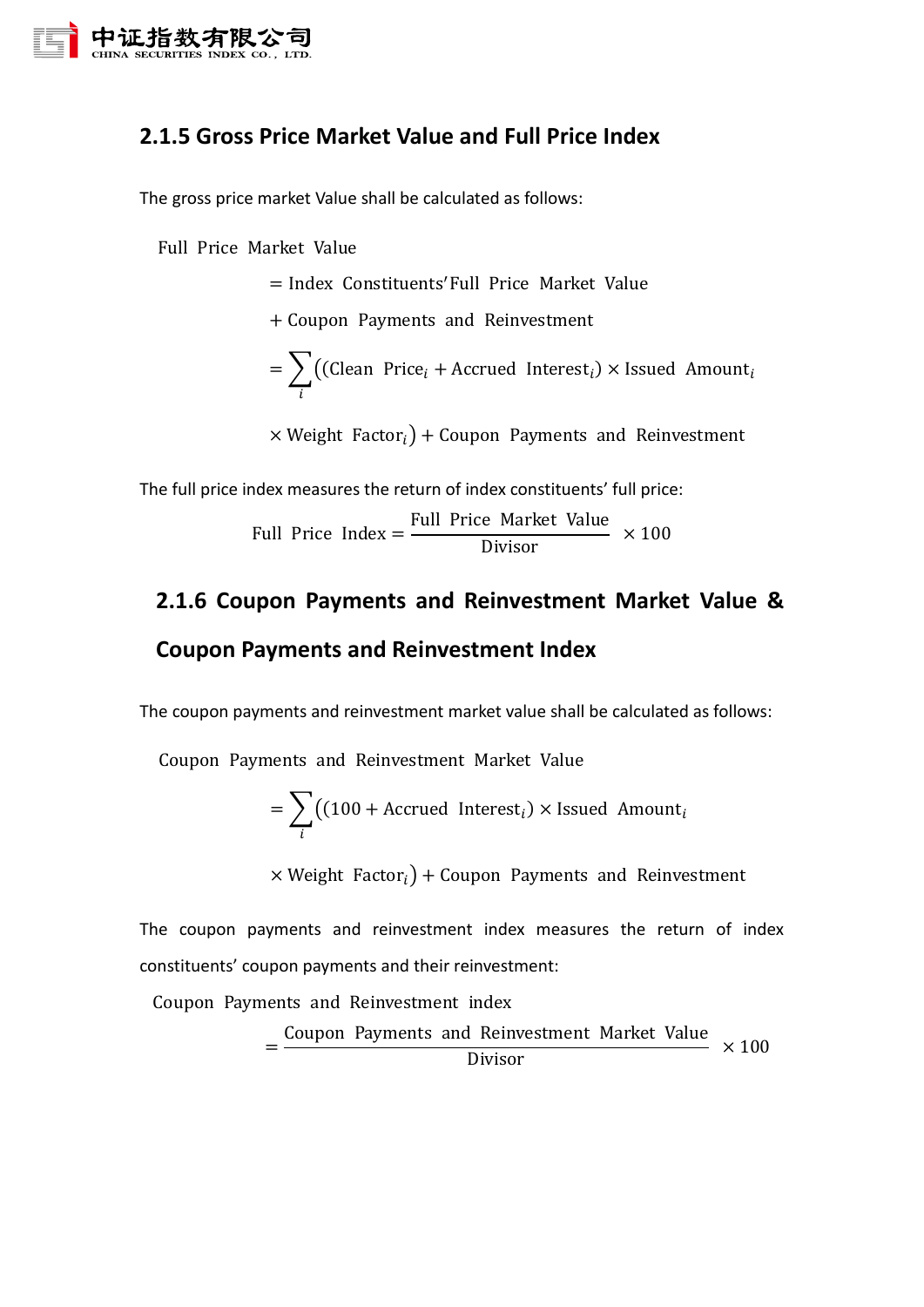

# <span id="page-10-0"></span>**2.1.7 Market Value Calculation in Constituents Maintenance Cases**

Constituents Maintenance is involved in both total market value calculation and index divisor adjustment. In certain bond events, the index total market value shall be calculated as follows:

(1) Default, Suspension from listing or Delisting

In the event of default, suspension from listing or delisting, the constituents shall all be treated as delisted as appropriate. For index calculation, different methods are as follows:

- Removed on its delisting date;
- Removed on the Effective Date of next regular adjustment. The constituent shall be included in the indexes with a constant market value before the removal takes effect.

(2) Temporary trading halt and Long-term suspension

In the event of temporary trading halt or long-term suspension, the constituents shall not be excluded from the indexes.

For indexes calculated by trading price<sup>3</sup>, the constituents' latest transaction price shall be used for the calculation of indexes' total market value.

For indexes calculated by bond valuation<sup>4</sup>, the constituents' CSI bond valuation price shall be used for the calculation of indexes' total market value.

# <span id="page-10-1"></span>**2.2 Data Source**

Index calculation is based on trading data and fundamental information. Data used for index calculation are as follows:

-

 $3$  Refer to 2.2.1

<sup>4</sup> Refer to 2.2.2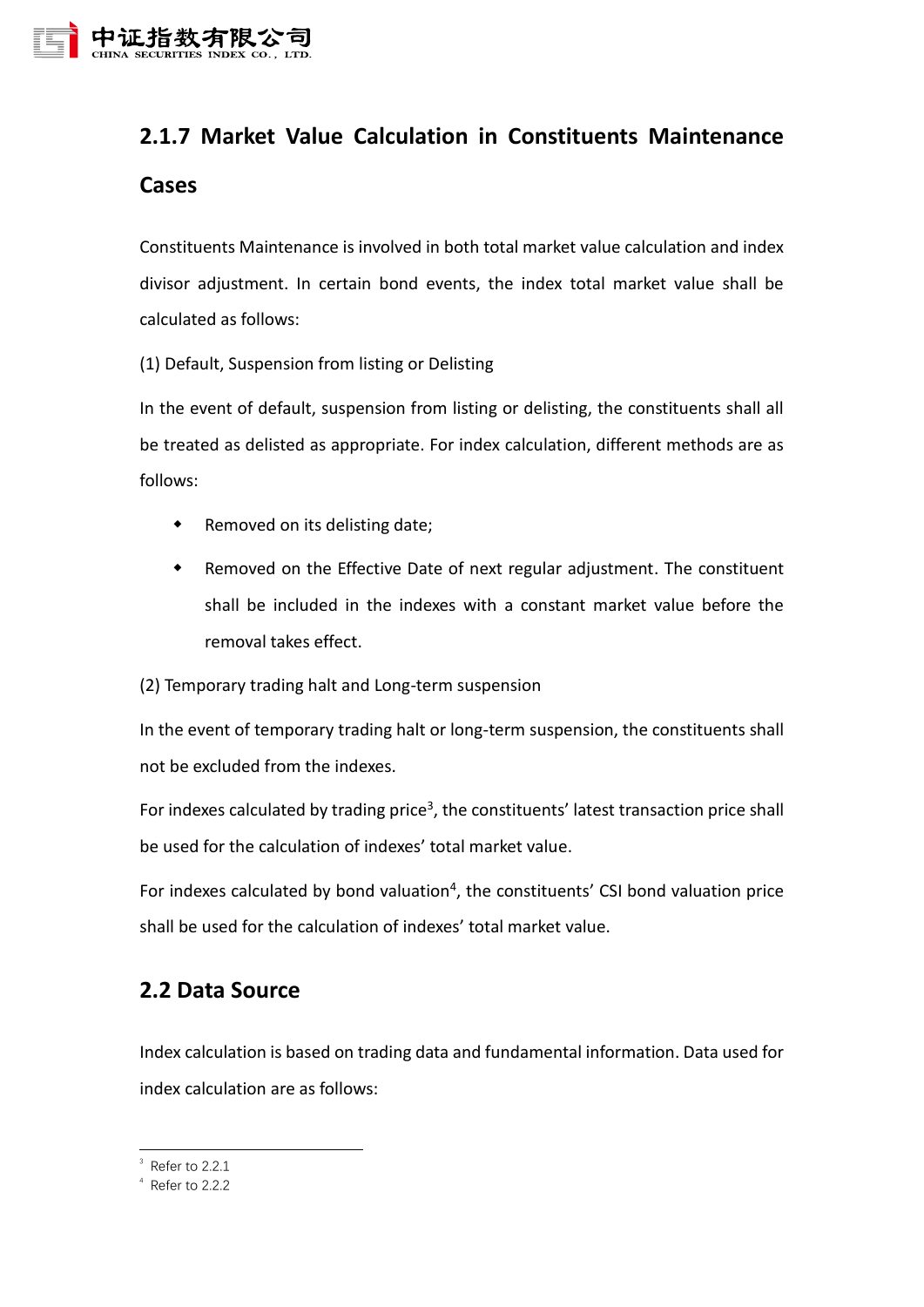

| <b>Price Data</b>          | <b>Fundamental information data</b> |                        |  |  |
|----------------------------|-------------------------------------|------------------------|--|--|
| <b>Trading Price</b>       | <b>Valuation Price &amp; Data</b>   |                        |  |  |
| Closing price(full price)  | Valuation price(clean price)        | Amount outstanding     |  |  |
| Closing price(clean price) |                                     | Par value, coupon rate |  |  |
| Real-time trading price    | Valuation price(full price)         | Accrued interest       |  |  |

**Table 1** Data used for index calculation

## <span id="page-11-0"></span>**2.2.1 Trading Price**

The type of bond price used in the index calculation can be referred in detailed index methodology. In case there is no transaction price generated on that vary day, price of the most recent trading day shall be used. Index calculation shall be based on price made public by Shanghai Stock Exchange and Shenzhen Stock Exchange. All the data are publicly available or can be obtained through arms-length transactions. No exercising of "Expert Judgment" with respect to the use of data. There were no disregards of input data where it conformed to the requirements of the index methodology.

## <span id="page-11-1"></span>**2.2.2 Valuation Price**

The type of bond price used in the index calculation can be referred in detailed index methodology. Valuation price used in the index calculation is sourced from CSI Bond Valuation, which is accepted by both regulators and institutional investors as a thirdparty bond valuation, and has been widely used in domestic market. Part of Bond Indexes are calculated based on CSI Full Price and Clean Price. All the data are publicly available or can be obtained through arms-length transactions. No exercising of "Expert Judgment" with respect to the use of data. There were no disregards of input data where it conformed to the requirements of the index methodology.

## <span id="page-11-2"></span>**2.2.3 Fundamental Information Data**

Fundamental information data shall be used for Bond Index maintenance and calculation, information including amount outstanding, par value, coupon rate and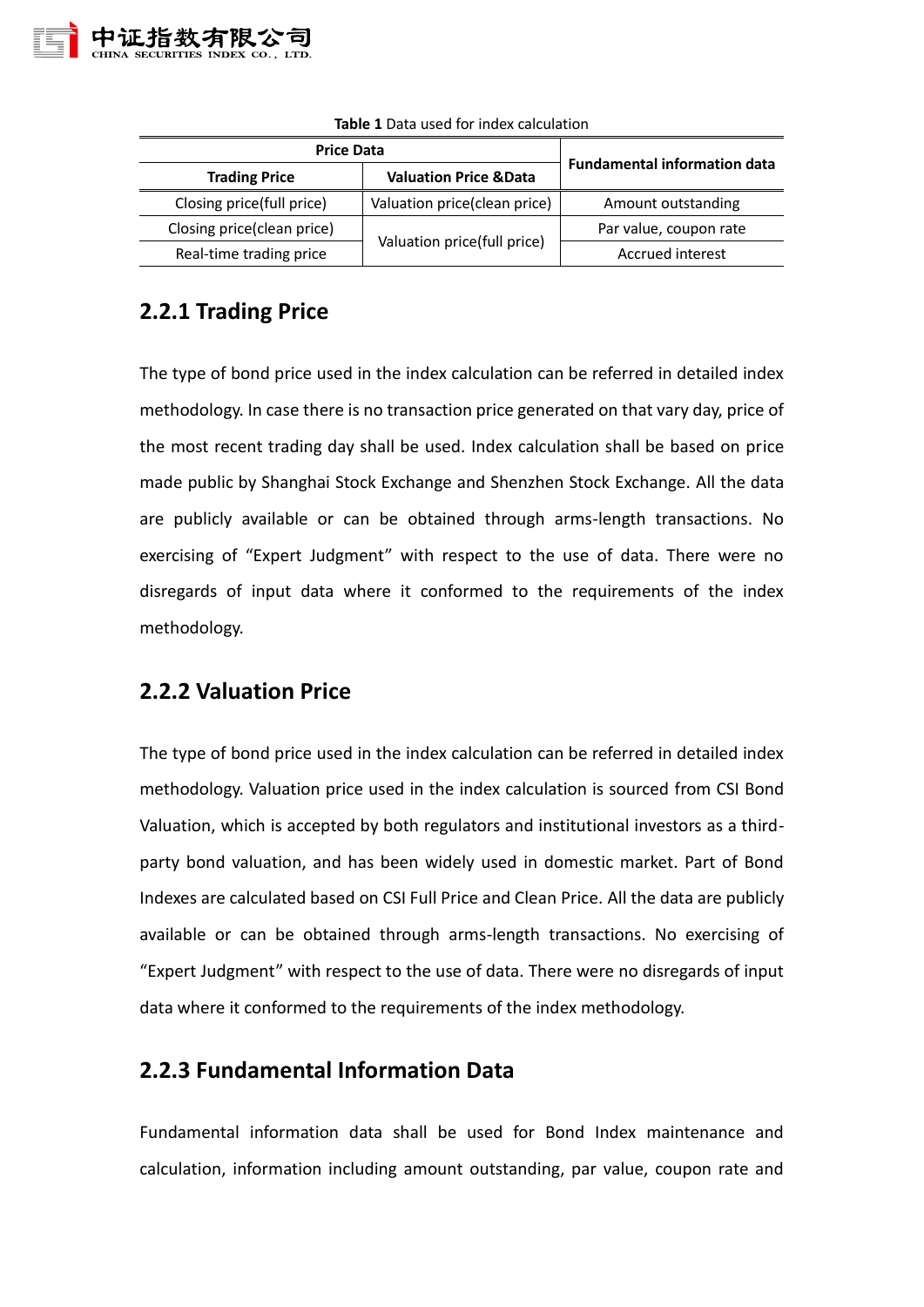

accrued interest.

Amount outstanding, par value and coupon rate are obtained from the issuers or data providers. Accrued interest shall be calculated according to 2.1.1. All the data are publicly available or can be obtained through arms-length transactions. No exercising of "Expert Judgment" with respect to the use of data. There were no disregards of input data where it conformed to the requirements of the index methodology.

## <span id="page-12-0"></span>**2.3 Divisor Adjustment**

When index constituents' market value changes due to non-trading factors, the divisor shall be adjusted to keep the index comparable overtime, that is, the Bond Indexes adopts the "Divisor Adjustment Methodology" to adjust the old divisor.

Formula of Divisor Adjustment Methodology:

Market Value before Adjustment  $\frac{1}{\text{Old Division}} =$ Market Value after Adjustment New Divisor

<span id="page-12-1"></span>Circumstances for adjustment and adjusting methods are as follows.

## **2.3.1 Constituents Adjustment**

Regular or temporary adjustment may cause constituents change of the index, leads to the non-trading change of the index total market value. Divisor shall be adjusted on the previous trading day of the Effective Date of the adjustment, then the result shall be used in the index calculation of the Effective Date:

> Market Value<sub>t</sub>  $\frac{1}{\text{Old Division}} =$ New Constituents' Market Value<sub>t</sub> New Divisor

Market Value<sub>t</sub> is market Value of index constituents on date t.

The cases such as default and delisting cause constituents change of the index, leads to the non-trading change of the index total market value. Divisor shall be adjusted on the previous trading day of the Effective Date of the adjustment, then the result shall be used in the index calculation of the Effective Date: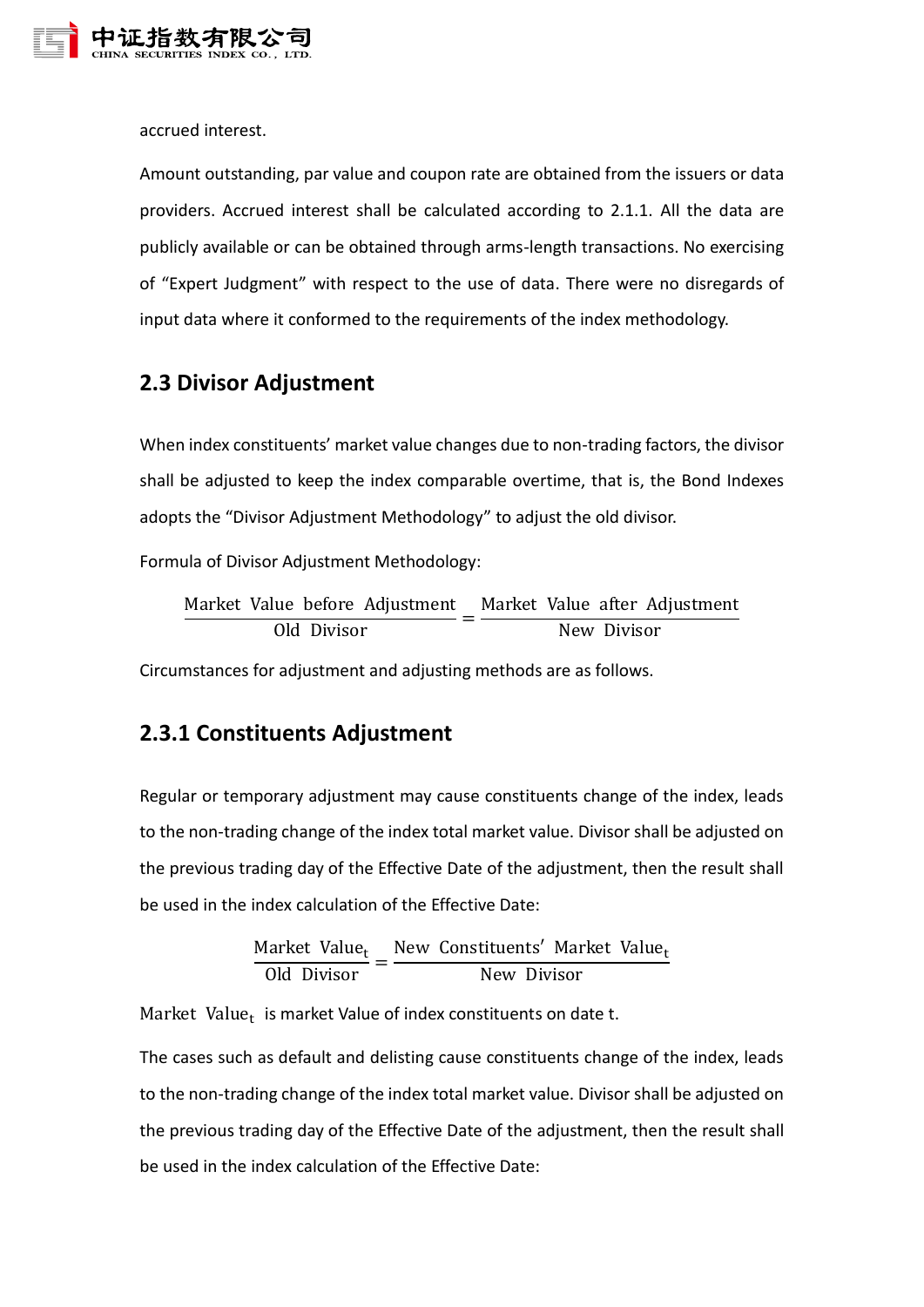

Market Value<sub>t</sub>  $\frac{\text{arcsec} \cdot \text{arcc}}{\text{Old Divisor}} =$ Market Value<sub>t</sub> − Deleted Constituents' Market Value<sub>t</sub> New Divisor

Due to the fast entry rule, some newly issued bonds satisfying the criteria of the index shall be allowed to be selected into the index from the next day of its issuance. This result in non-trading changes to index's market value, and the index shall be adjusted on the previous trading day of the Effective Date of constituents' temporary adjustment:

Market Value<sub>t</sub>  $\frac{\text{under value}}{\text{Old Divisor}} =$ Market Value<sub>t</sub> + Newly Entry Constituents' Market Value<sub>t</sub> New Divisor

# <span id="page-13-0"></span>**2.3.2 Issued Amount Adjustment**

Events, such as prepayment, repurchase, redemption, etc., may lead to changes to the issued amount of bonds. The index shall be adjusted on the previous trading day of the Effective Date of constituents' issued amount adjustment:

$$
\frac{\sum (Price_t * Issued \ Amount_t)}{Old \ Division} = \frac{\sum [Price_t * (Israel \ Amount_t - Issued \ Amount \ Addition_t)}{New \ Division}
$$

In some prepayment cases, the divisor needs to be adjusted based on the clean price in announcement on the previous trading day of the events effective date.

 $\Sigma$ (Price<sub>t</sub> \* Issued Amount<sub>t</sub>) Old Divisor  $=\frac{\sum[(Price_t - Clean Price Adjustment_t)* Issued Amount_t]}{News Poiseer}$ New Divisor

# <span id="page-13-1"></span>**2.3.3 Coupon Payments and Reinvestment Adjustment**

Index shall be adjusted on the previous trading day of the Effective Date of adjustment:

|             | Market Value <sub>t</sub> Market Value <sub>t</sub> – Coupon Payments and Reinvestment <sub>t</sub> |
|-------------|-----------------------------------------------------------------------------------------------------|
| Old Divisor | New Divisor                                                                                         |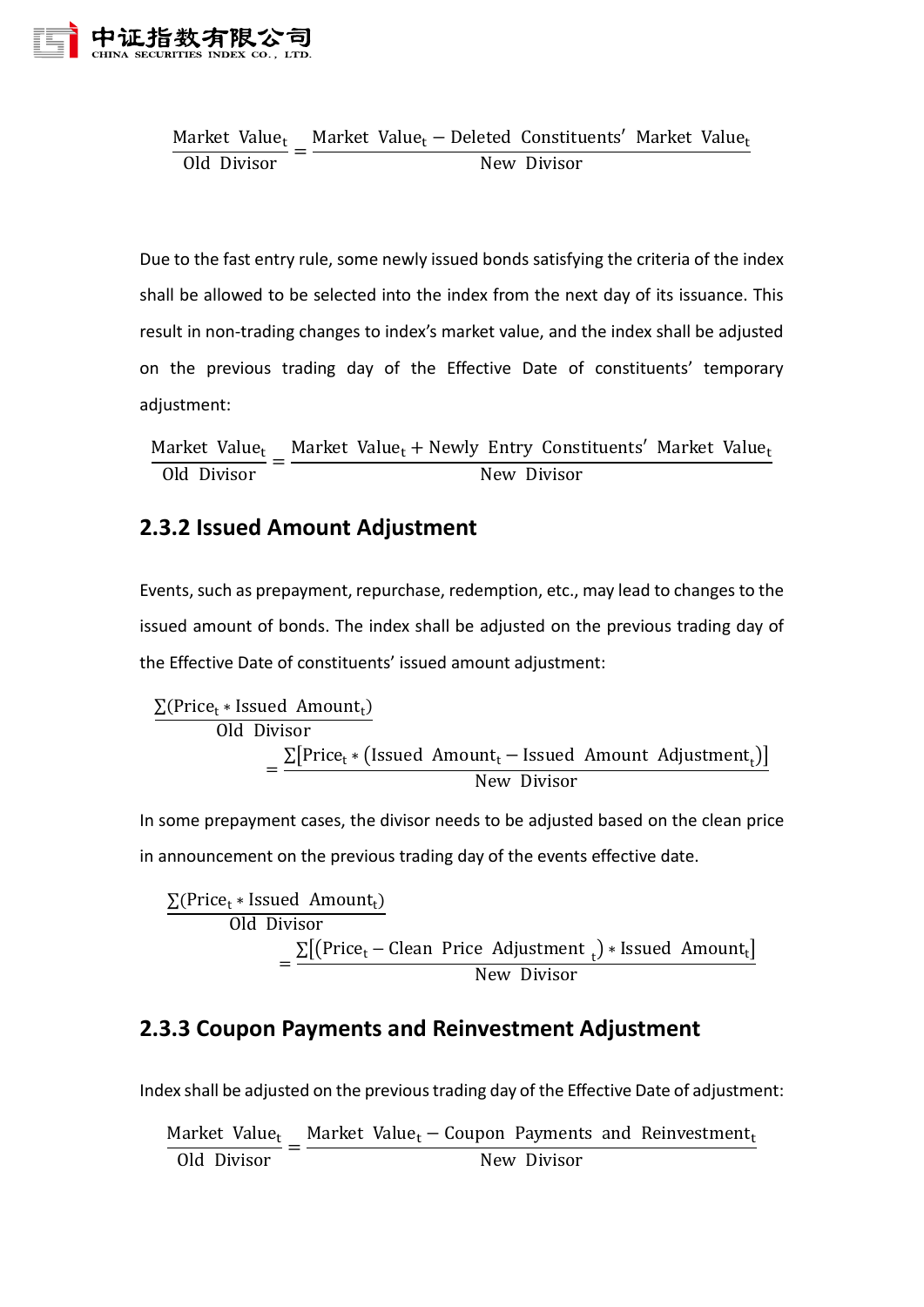

# <span id="page-14-0"></span>**3. Index Dissemination**

# <span id="page-14-1"></span>**3.1 Dissemination Channels**

The bond indexes are published through the following official channels:

- (1) Disseminate real time quote via INDEXPRESS and the Data Dissemination System (DDS);
- (2) Daily dissemination via CSI data service platform;
- (3) Daily dissemination on CSI's website: http://www.csindex.com.cn.

In case of a doubt as to the index, the information published through CSI official channels shall prevail.

# <span id="page-14-2"></span>**3.2 Publication Frequencies**

The real-time bond indexes are calculated and published real time and quotations of the indexes are updated every 5 seconds.

The closing-quotation bond indexes are calculated and published daily on each trading day of the index.

# <span id="page-14-3"></span>**4. Index Methodology Review**

#### <span id="page-14-4"></span>**4.1 Non-scheduled Review**

CSI may take non-scheduled reviews on the index rules documents such as Index Calculation and Maintenance Methodology and index methodologies, based on, but not limited to, one of the following:

Underlying market environment review;

Market participant feedback;

Problems identified in index management;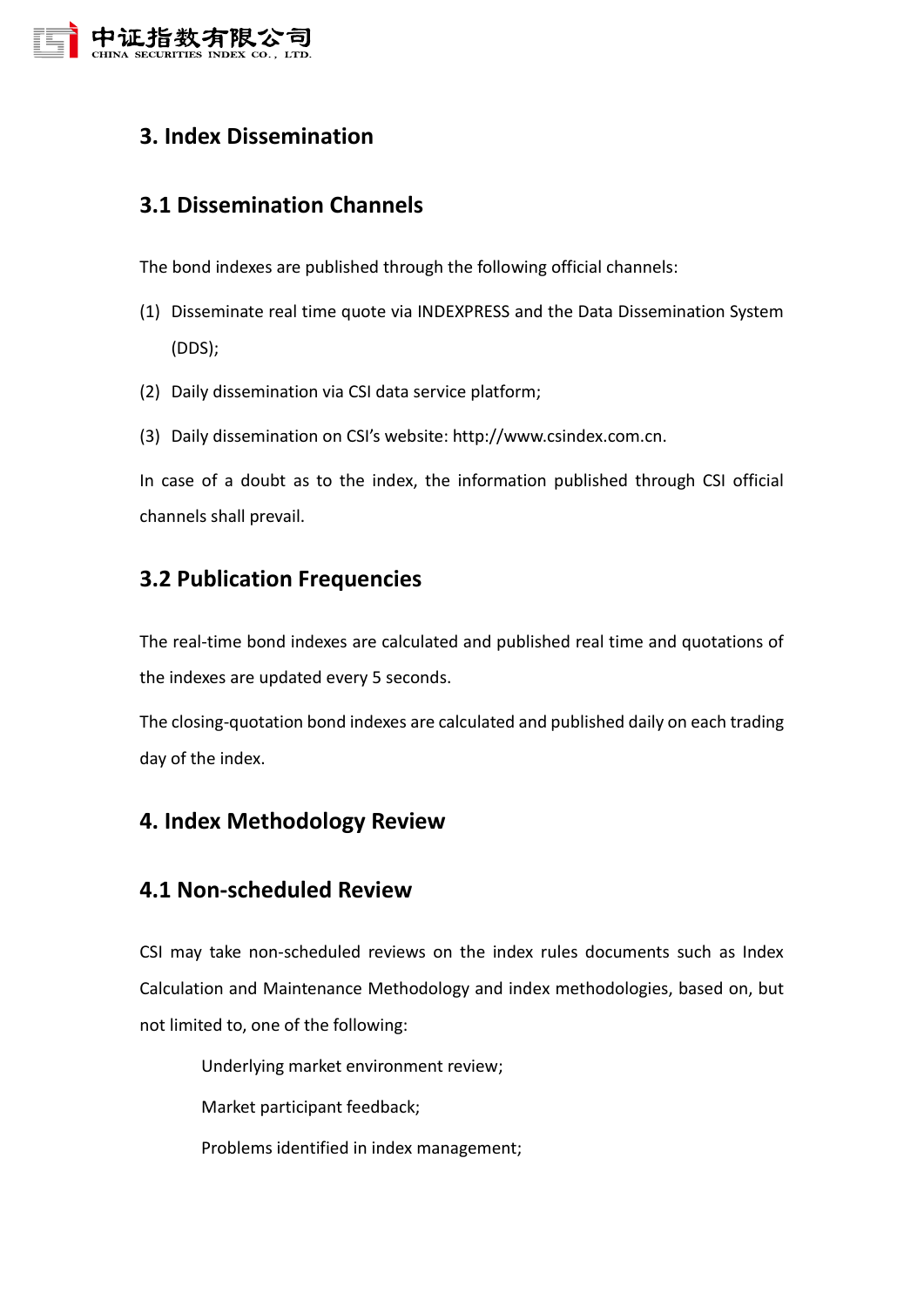

Unusual corporate events treatment.

During the process of review, if any circumstance necessitating the changes to index methodologies is identified, such changes shall be effected according to the Measures for the Implementation of Change of Index Methodologies of China Security Index Company.

#### <span id="page-15-0"></span>**4.2 Regular Review**

CSI annually reviews the Index Calculation and Maintenance Methodology, Index Methodologies and other index rule documents to ensure that the index calculation and maintenance is in line with the objective of indexes. After the regular review is completed, an annual review report shall be produced and presented to the Index Oversight Committee.

During the process of review, if any circumstance necessitating the changes to index methodologies is identified, such changes shall be effected according to the Measures for the Implementation of Change of Index Methodologies of China Security Index Company.

#### <span id="page-15-1"></span>**5. Information and Data Source**

(1) The information CSI uses to calculate and maintain Bond Indexes is all public information and is required to be disclosed by existing laws and regulations. All the data are publicly available or can be obtained through arms-length transactions. No exercising of "Expert Judgment" with respect to the use of data. There were no disregards of input data where it conformed to the requirements of the index methodology. Such information specifically includes:

- Prospectus: Issued Amount, Listing Date, Maturity Date, Par Value, Coupon Rate.
- Temporary reports: Option Execution Date, Issued Amount Change, Par Value or Coupon Rate change, Delisting Date.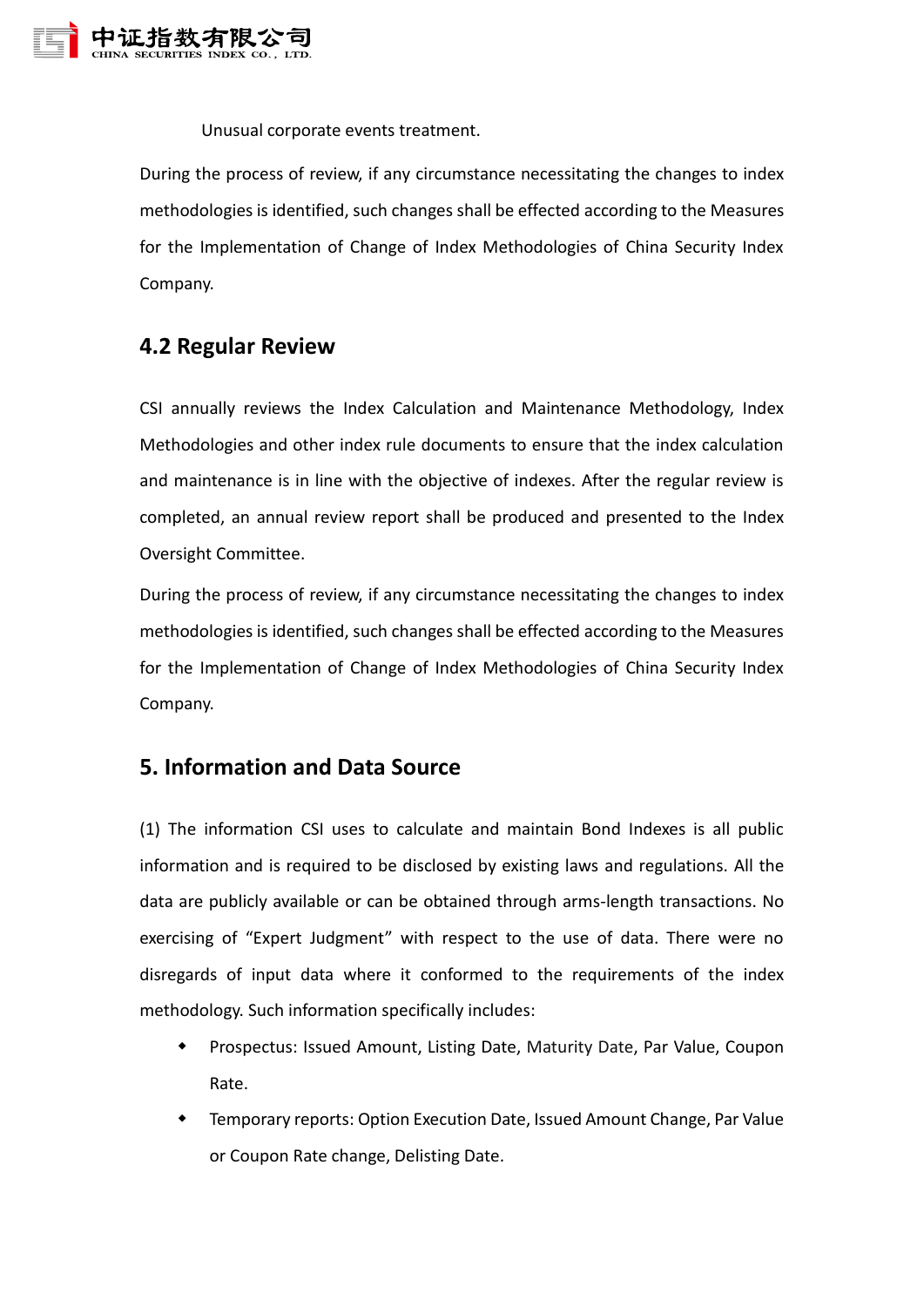

- Credit Rating Reports: Bond Rating, Issuer Rating.
- Accrued Interest and Remaining Maturity are calculated through the general method commonly used in the market practice.

(2) The trading data used for Bond Indexes calculation and maintenance comes from the Exchange. All the data are publicly available or can be obtained through armslength transactions. No exercising of "Expert Judgment" with respect to the use of data. There were no disregards of input data where it conformed to the requirements of the index methodology.

(3) The valuation data used for Bond Indexes calculation and maintenance comes from CSI Valuation and CSI will evaluate its data periodically. All the data are publicly available or can be obtained through arms-length transactions. No exercising of "Expert Judgment" with respect to the use of data. There were no disregards of input data where it conformed to the requirements of the index methodology.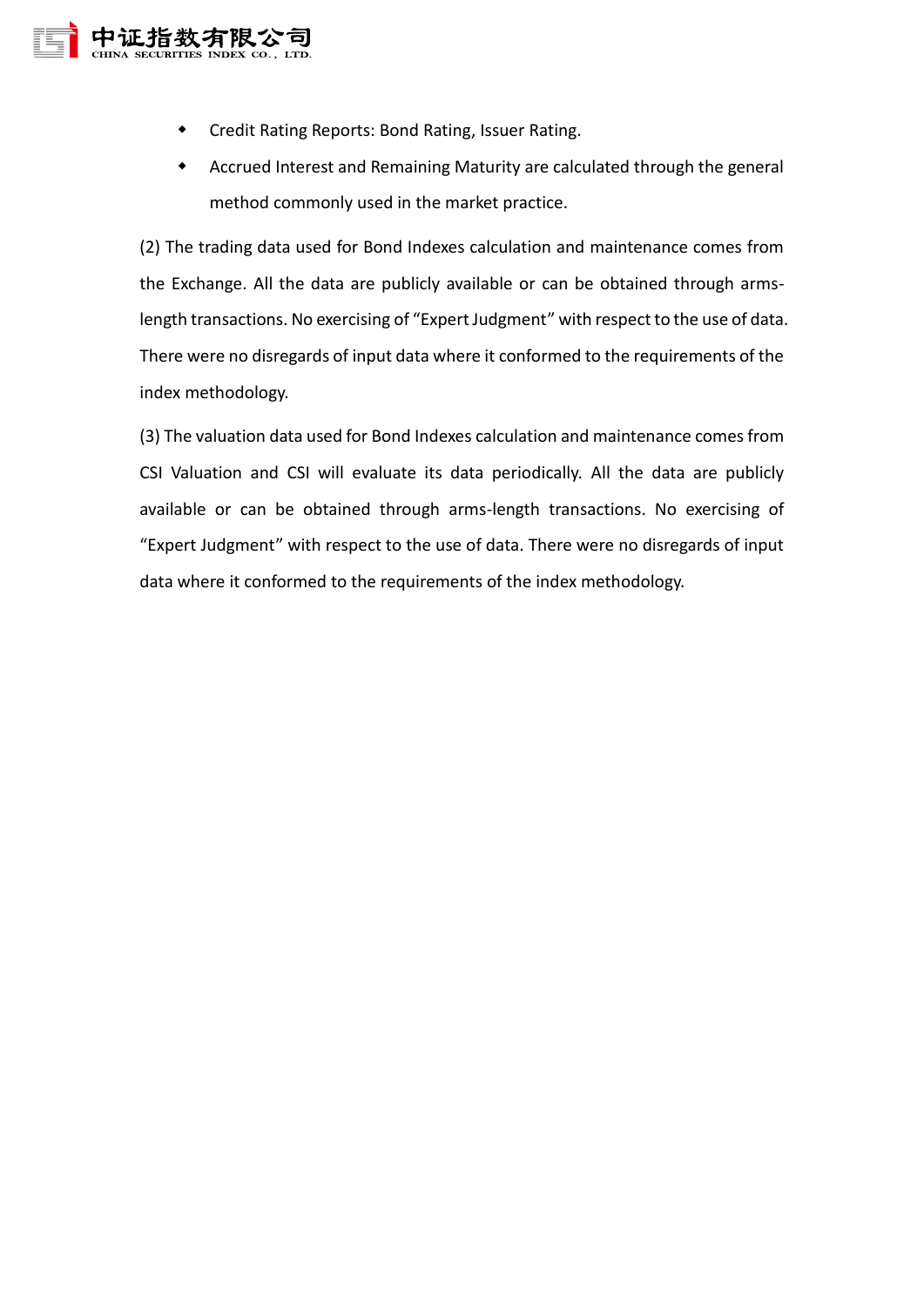

# <span id="page-17-0"></span>**Appendix A: Glossary of Terms**

# <span id="page-17-1"></span>**1. Effective Date**

Effective Date is the time point where the new constituents are included in the index calculation. In principle, the adjustment implemented at the end of month shall be effective on the first trading day of next month. The adjustment implemented on the last trading day of second week shall be effective on the next trading day. The adjustment implemented at quarterly interval shall be respectively effective on the first trading day of April, July, October, or January.

# <span id="page-17-2"></span>**2. Data Cutoff Date and Data Interval**

Data Cutoff Date is the last day on which the securities' listing date, issued amount, remaining maturity, rating or other attribute information shall be collected for use. The changes of attribute information after the Data Cutoff Date are without prejudice to the result of index regular adjustment. Data varies over time, which may leads to different result of index regular adjustment. In order to cover the latest information and data of securities, we generally set the Data Cutoff Date on the previous trading day of Effective Date.

Data Interval is a period of time for the determination of securities' fundamental and trading data, which generally applies to quarterly adjusted indexes. Changes of securities' fundamental and trading data occurring before or after the Data Interval are without prejudice to the result of index regular adjustment.

## <span id="page-17-3"></span>**3. Issued Amount, Amount Outstanding and Market Value**

Issued Amount is the volume of a security, Amount Outstanding is the par value of this security, differ to the Market Value of it. Issued Amount and Market Value is the data used in Bond Indexes calculation, instead of the Amount Outstanding.

The Market Value is the product of security's full price and issued amount: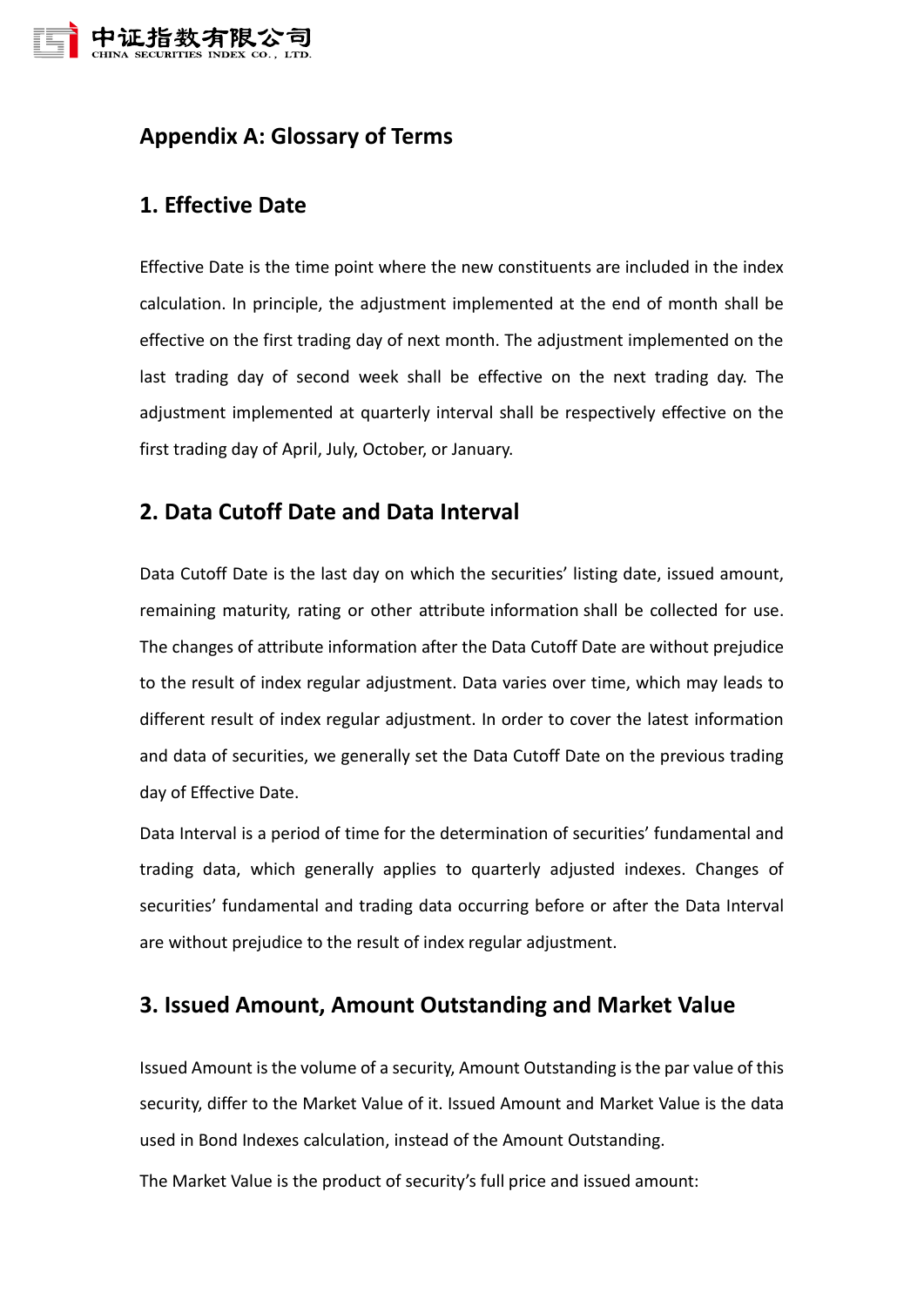

Market Value = (Clean Price + Accrued Interest)  $\times$  Issued Amount

# <span id="page-18-0"></span>**4. Base Date and Base Index**

Base Date is the inception date of index's calculation. Base Index is the inception value of index.

# <span id="page-18-1"></span>**5. Accrued Interest**

The pro-rata interest accrues between the previous coupon date and the settlement date.

# <span id="page-18-2"></span>**6. Remaining Maturity**

The remaining maturity is the time remaining from the present date to a security's maturity date, expressed in fractions of years.

# <span id="page-18-3"></span>**7. Bond with Embedded Options and Exercise date**

Bond with embedded options generally enables issuers or investors to call or put the bond. Exercise date is the date on which the embedded option can be executed.

# <span id="page-18-4"></span>**8. Prepayment**

The prepayment term provides the bond with an embedded option allowing the issuer to repurchase it in whole or in part prior to its maturity date.

# <span id="page-18-5"></span>**9. Coupon Payments and Reinvestment**

Coupon payments and reinvestment are coupon payments reinvested in the index.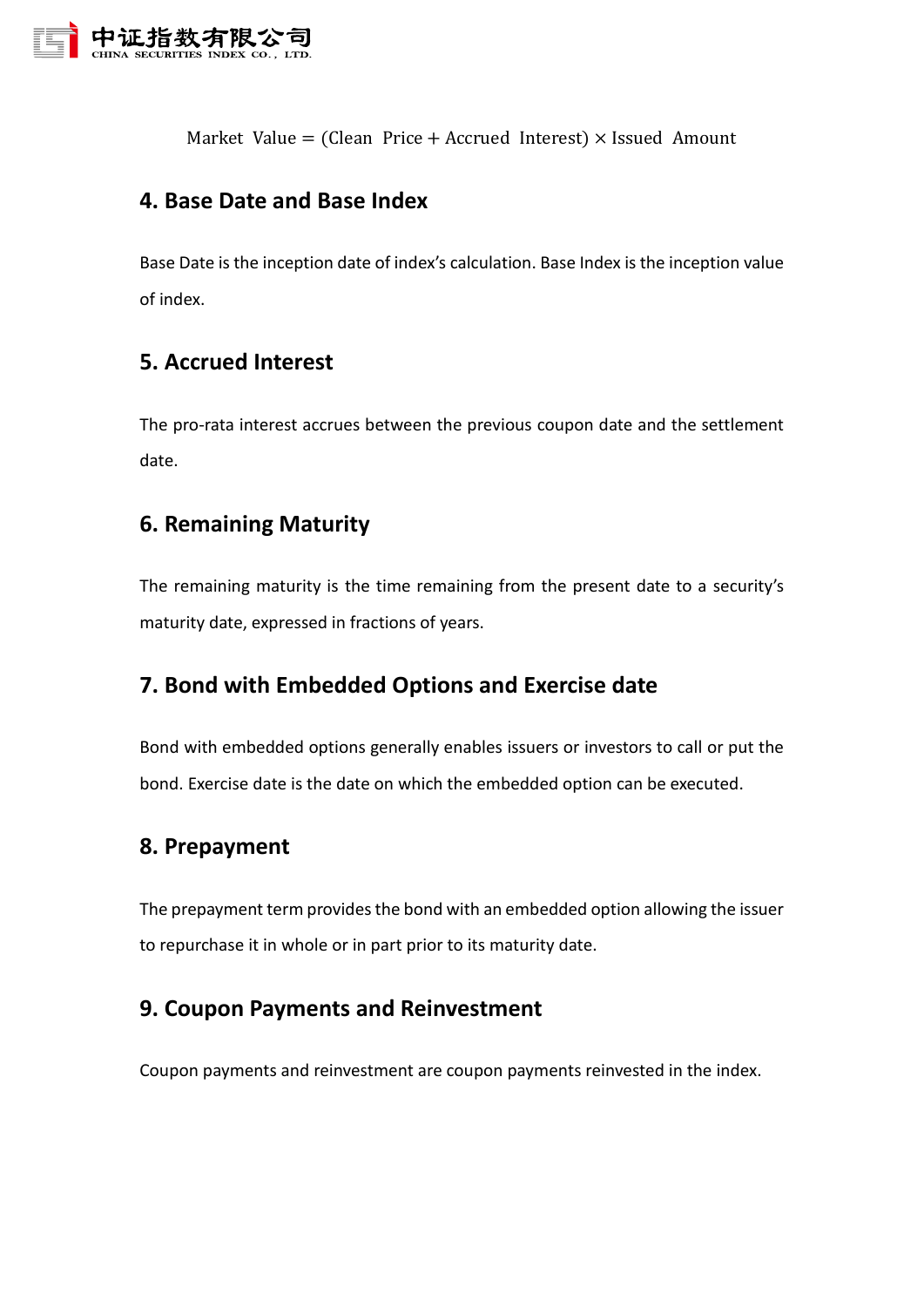

# <span id="page-19-0"></span>**Appendix B: Examples for Index Calculation**

The calculation of bond full price index is illustrated by the following examples, including these events: (1) constituents adjustment (2) interest removal (3) option execution. The key elements of index methodology include:

- $\bullet$  Constituents: A and B. A is a bond with embedded option, while B is a plain vanilla bond.
- Data source: CSI Bond Valuation.
- Coupon payments and reinvestment: Coupon payments and reinvestment earning within this month shall be invested into the index. By the end of the month, the coupon payments and reinvestment shall be removed from indexes' total market value.
- Weight: Market value weighted, thus weight factors are all set "1".
- Remaining maturity: Over 1 month
- Adjustment frequency: New constituents shall be allowed to be included in the index from the first trading day after being listed. Constituents which do not comply with the methodology shall be excluded at the end of each month.
- Base date:2016/12/30
- Base index: 100

| Listed Date | <b>Unlisted Date</b> | <b>Embedded Option</b>   |
|-------------|----------------------|--------------------------|
| 2013/2/4    | 2020/1/17            | Callable                 |
| 2017/2/6    | 2022/1/23            | $\overline{\phantom{0}}$ |

#### **Table 2** Information about index constituents

# <span id="page-19-1"></span>**1. Market Value and Index Calculation at Base Date**

Calculation based on the following table (2016/12/30)

**Table 3** Information for calculation (2016/12/30)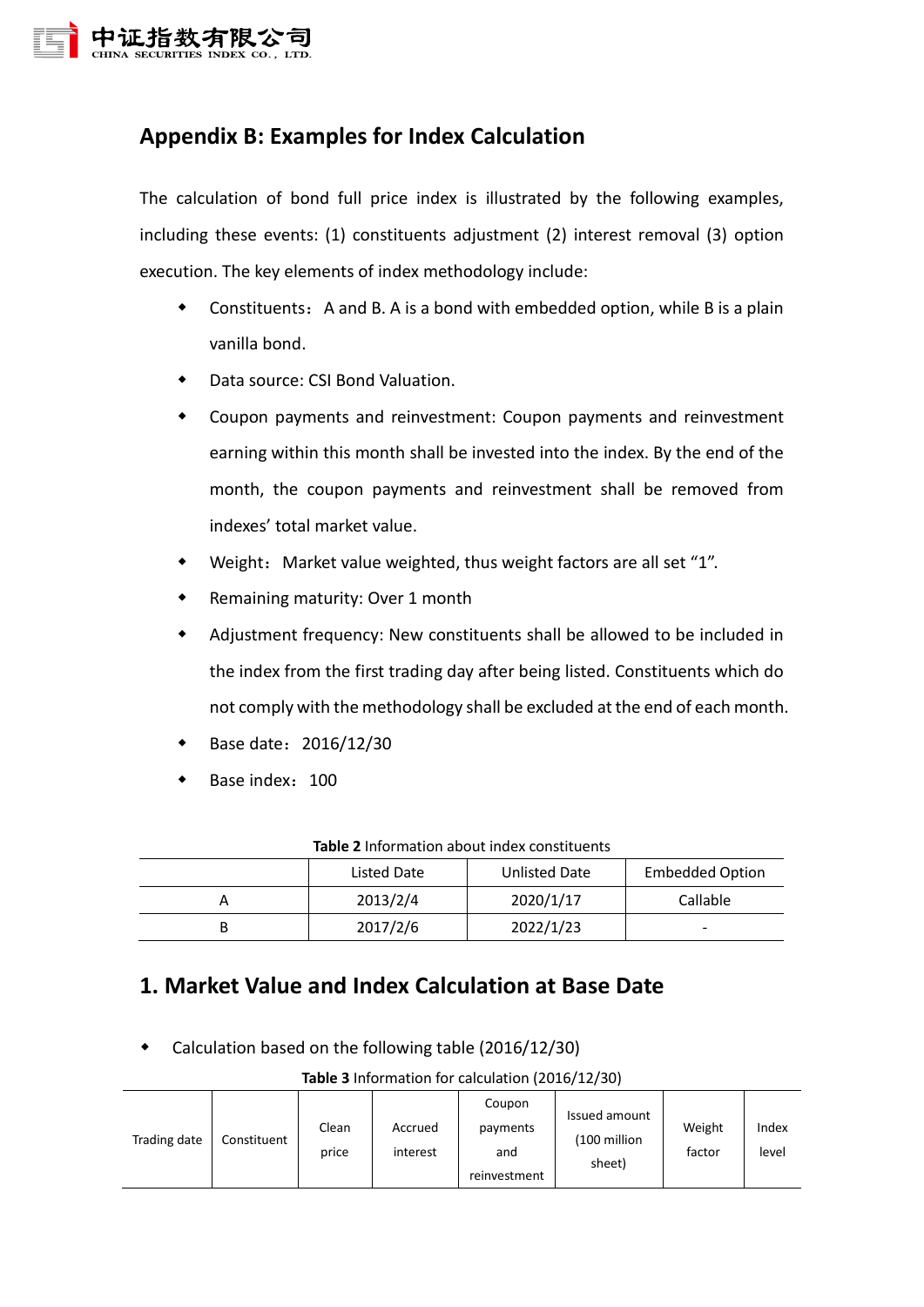

| 2016/12/30 |  | 82.7506<br>$\circ$ | 5.3978 |  | 0.03 |  | 100 |
|------------|--|--------------------|--------|--|------|--|-----|
|------------|--|--------------------|--------|--|------|--|-----|

Market Value on Base Date

 $=$  (Clean Price + Accrued Interest)  $\times$  Issued Amount  $\times$  Weight Factor + Coupon Payments and Reinvestment  $= (82.7506 + 5.3978) \times 0.03 \times 1 + 0 = 2.644452 = \text{Divisor}$  $Index_{2016/12/30} =$ Market Value Divisor  $\times$  100  $=$ 2.644452  $\frac{2.644452}{2.644452} \times 100 = 100$ 

 The next trading date is 2017/1/3. The index calculation is based on the table below (2017/1/3)

| Trading<br>date | Constituent | Clean<br>price | Accrued<br>interest | Coupon<br>payments and<br>reinvestment | Issued<br>amount<br>(100 million<br>sheet) | Weight<br>factor | Index<br>level |
|-----------------|-------------|----------------|---------------------|----------------------------------------|--------------------------------------------|------------------|----------------|
| 2017/1/<br>3    | A           | 82.7027        | 5.4607              | 0                                      | 0.03                                       |                  | 100.017<br>0   |

**Table 4** Information for calculation (2017/1/3)

#### Market Value<sub>2017/1/3</sub>

 $=$  (Clean Price + Accrued Interest)  $\times$  Issued Amount

 $\times$  Weight Factor + Coupon Payments and Reinvestment

 $= (82.7027 + 5.4607) \times 0.03 \times 1 + 0 = 2.644902$ 

**Index**<sub>2017/1/3</sub> = 
$$
\frac{\text{Market Value}}{\text{Divisor}} \times 100 = \frac{2.644902}{2.644452} \times 100 = 100.017
$$

#### <span id="page-20-0"></span>**2. Prepayment**

Bond A will be partially prepaid on 2017-01-22, which is not a trading day. For 2017- 01-19 and 2017-01-20, the calculation is as follows:

**Table 5** Information for calculation (from 2017-01-19 to 2017-01-23)

| Trading date | Constituent | Clean<br>price | Accrued<br>interest | Coupon<br>payments and<br>reinvestment | <b>Issued</b><br>amount | Weight<br>factor | Index<br>level |
|--------------|-------------|----------------|---------------------|----------------------------------------|-------------------------|------------------|----------------|
|--------------|-------------|----------------|---------------------|----------------------------------------|-------------------------|------------------|----------------|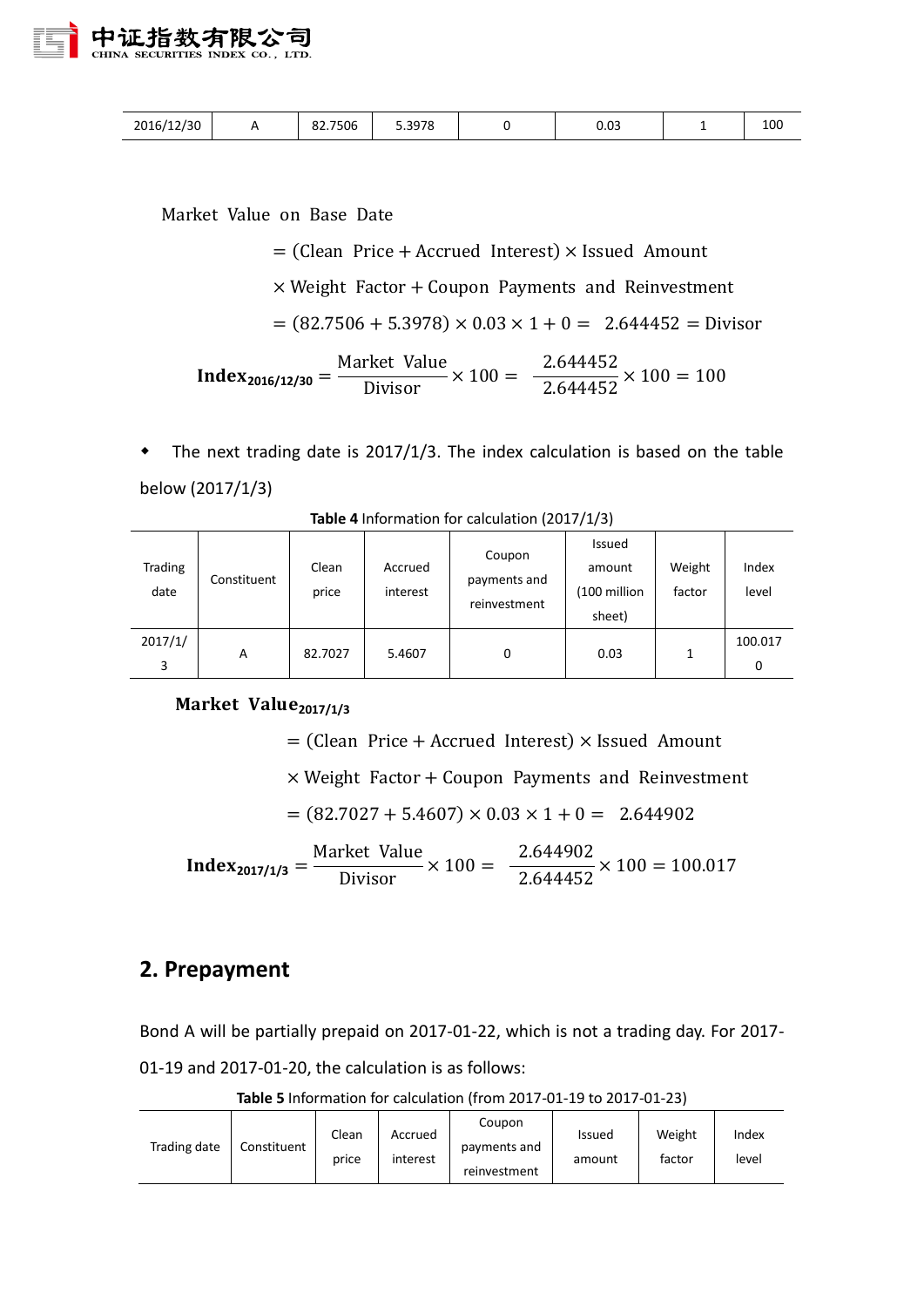|           |   |         |        |            | (100 million |          |
|-----------|---|---------|--------|------------|--------------|----------|
|           |   |         |        |            | sheet)       |          |
| 2017/1/19 | A | 82.8426 | 5.7125 | 0          | 0.03         | 100.4614 |
| 2017/1/20 | A | 82.8084 | 5.7283 | 0          | 0.03         | 100.4405 |
| 2017/1/23 | A | 62.7959 | 0.0236 | 0.17228415 | 0.03         | 100.4780 |

Market Value<sub>2017/1/19</sub> = 
$$
(82.8426 + 5.7125) \times 0.03 \times 1 + 0 = 2.656653
$$

**Index**<sub>2017/1/19</sub> = 
$$
\frac{\text{Market Value}}{\text{Divisor}} \times 100 = \frac{2.656653}{2.644452} \times 100 = 100.4614
$$

**Market Value**<sub>2017/1/20</sub> = (82.8084 + 5.7283)  $\times$  0.03  $\times$  1 + 0 = 2.656101

**Index<sub>2017/1/20</sub>** = Market Value Divisor  $\times$  100  $=$ 2.656101  $\frac{2.6662222}{2.644452} \times 100 = 100.4405$ 

 When inter-bank bond A shall be partially prepaid on 2017-01-22, its clean price shall be adjusted rather than issued amount. The divisor shall be adjusted on the previous trading day (2017-01-20) as follows:

$$
\frac{\sum (Price_t * Issued \ Amount_t)}{Old \ Division} = \frac{\sum [(Price_t - Price \ Ajustment_t) * Issued \ Amount_t]}{New \ Divisor}
$$

*Old divisor* =  $2.644452$ 

New divisor 
$$
=
$$
 
$$
\frac{(82.8084 + 5.7283 - 20) \times 0.03 + 0}{((82.8084 + 5.7283) \times 0.03 + 0)/2.644452} = 2.047083451
$$

The next trading day is 2017-01-23; the index calculation is as follow:

#### **Coupon Payments and Reinvestment**

= Coupon Payments \* Reinvestment Yield  
= 
$$
5.744 \times 0.03 \times \frac{\text{Index}_{2017/1/20}}{\text{Index}_{2017/1/19}} = 5.744 \times 0.03 \times \frac{100.4405}{100.4614}
$$
  
= 0.17228415

**Market Value**<sub>2017/1/23</sub> = (62.7959 + 0.0236)  $\times$  0.03  $\times$  1 + 0.17228415  $= 2.056869195$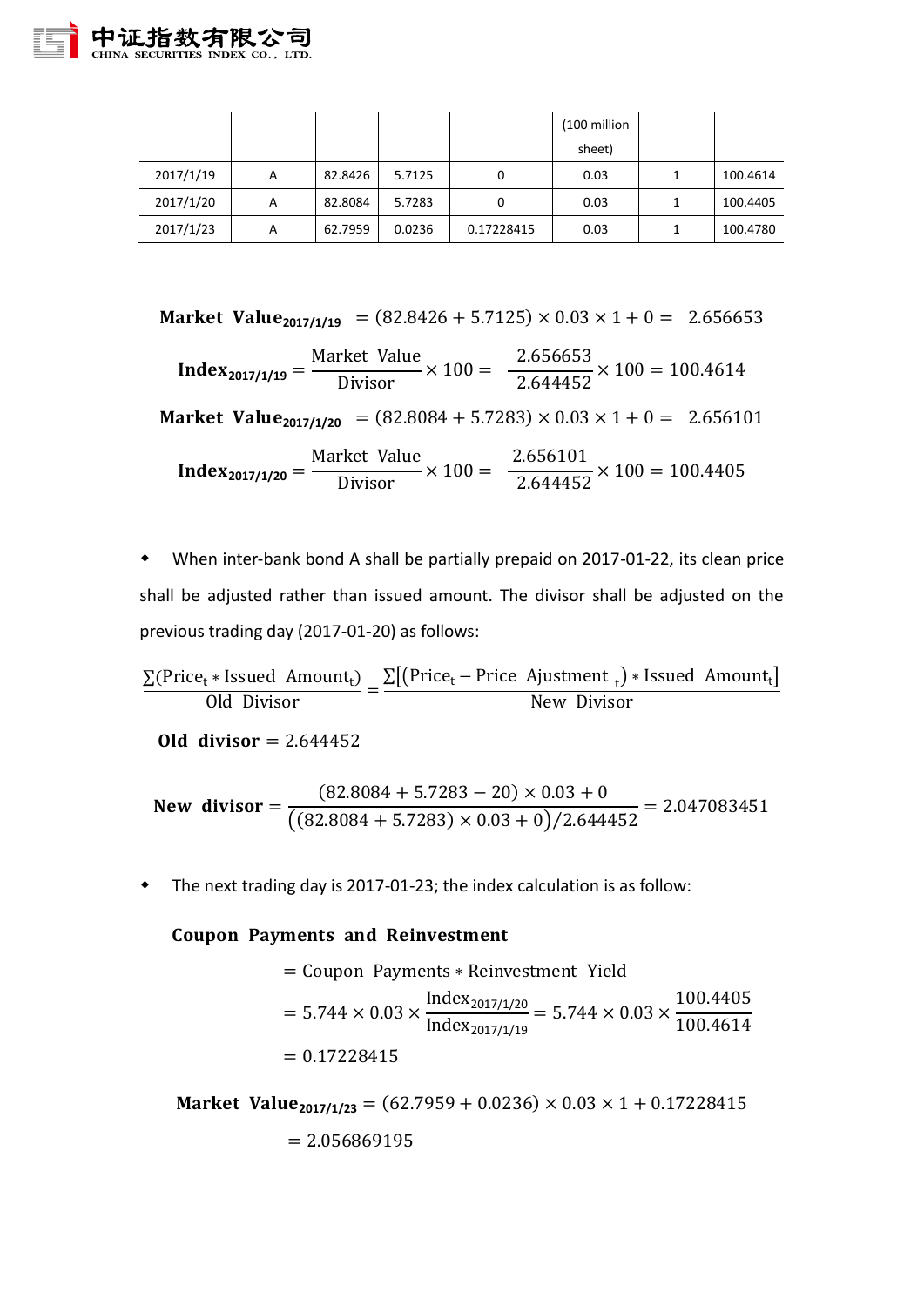

$$
Index_{2017/1/23} = \frac{\text{Market value}}{\text{Divisor}} \times 100 = \frac{2.056869195}{2.047083451} \times 100 = 100.478033
$$

# <span id="page-22-0"></span>**3. Divisor Adjustment at the End of Month**

The divisor shall be adjusted on the last trading day of the month, which is 2017-

01-26 in this case.

| Trading date | Constituent | Clean<br>price | Accrued<br>interest | Coupon<br>payments and<br>reinvestment | <b>Issued</b><br>amount<br>(100 million<br>sheet) | Weight<br>factor | Index<br>level |
|--------------|-------------|----------------|---------------------|----------------------------------------|---------------------------------------------------|------------------|----------------|
| 2017/1/25    | A           | 62.7854        | 0.0472              | 0.17241177                             | 0.03                                              | 1                | 100.5035       |
| 2017/1/26    | A           | 62.7956        | 0.0590              | 0.17239218                             | 0.03                                              | 1                | 100.5347       |
| 2017/2/3     | A           | 62.7185        | 0.1534              | 0                                      | 0.03                                              | 1                | 100.5624       |

**Table 6** Information for calculation (from 2017-01-25 to 2017-02-03)

**Old Divisor** =  $2.047083451$ 

New Division = 
$$
\frac{(62.7956 + 0.059) \times 0.03 + 0}{((62.7956 + 0.059) \times 0.03 + 0.17228415)/2.047083451}
$$
  
= 1.875608

• The next trading day is 2017-02-03

**Market Value**<sub>2017/2/3</sub> = (62.7185 + 0.1534)  $\times$  0.03  $\times$  1 + 0 = 1.886157

$$
Index_{2017/2/3} = \frac{\text{Market Value}}{\text{Divisor}} \times 100 = \frac{1.886157}{1.875608} \times 100 = 100.5624
$$

### <span id="page-22-1"></span>**4. New Entry**

 On 2017-02-06, when bond B shall be listed, the divisor would be adjusted. Bond B would be included in the index on 2017-02-07.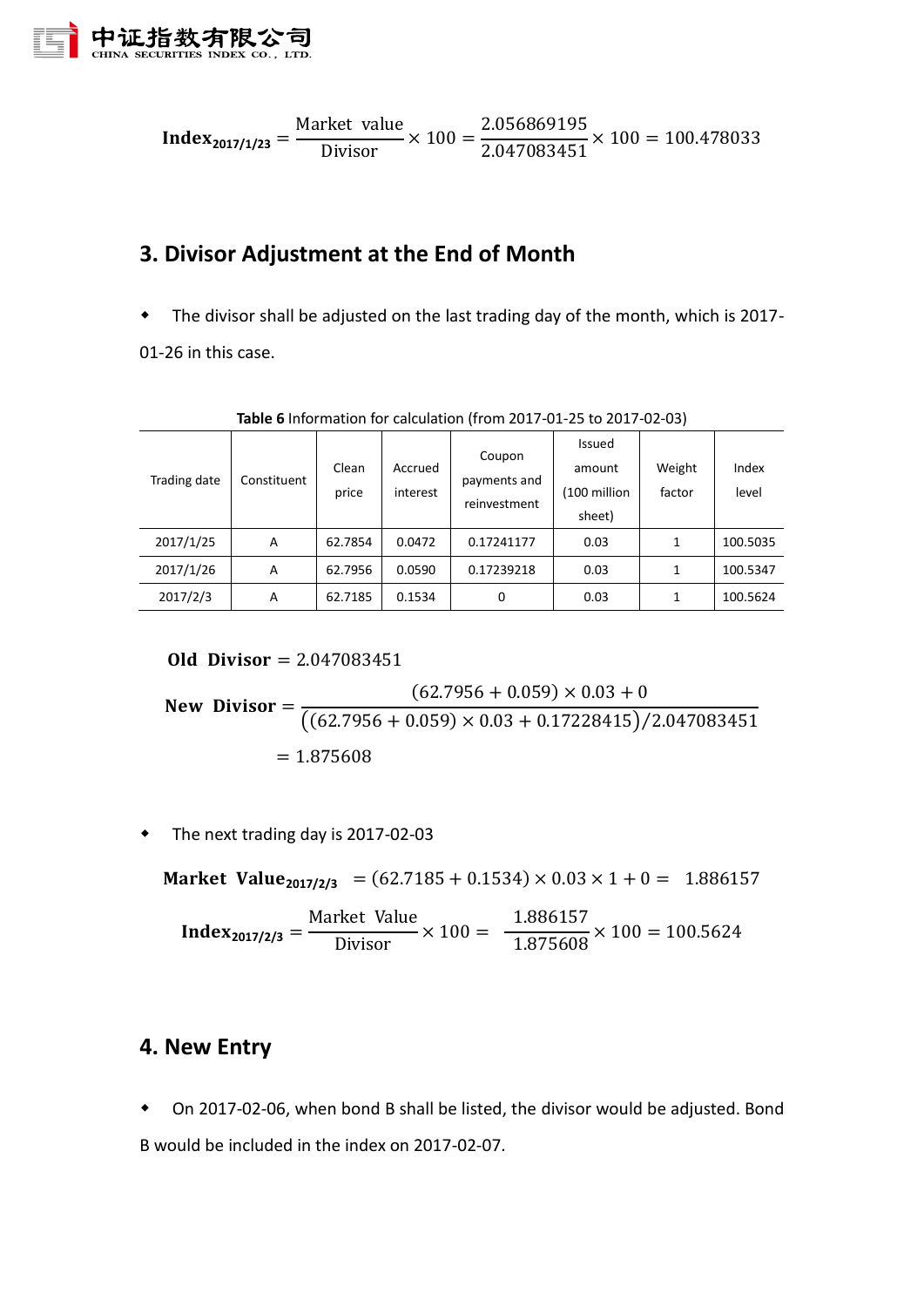| Trading date | Constituent | Clean<br>price | Accrued<br>interest | Coupon<br>payments and<br>reinvestment | Issued<br>amount<br>(100 million<br>sheet) | Weight<br>factor | Index level |
|--------------|-------------|----------------|---------------------|----------------------------------------|--------------------------------------------|------------------|-------------|
|              | A           | 62.6825        | 0.1888              | 0                                      | 0.03                                       |                  | 100.5615    |
| 2017/2/6     | B           | 99.7870        | 0.168               | 0                                      | 0.1                                        |                  |             |

**Table 7** Information for calculation (2017-02-06)

**Old Divisor** =  $1.875608$ 

New Division = 
$$
\frac{(62.6825 + 0.1888) \times 0.03 + (99.787 + 0.168) \times 0.1 + 0}{((62.6825 + 0.1888 + 0) \times 0.03 + 0)/1.875608}
$$

$$
= 11.8153
$$

The next trading day is 2017-02-07; the index calculation is as follow:

| Trading date | Constituent | Clean<br>price | Accrued<br>interest | Coupon<br>payments and<br>reinvestment | Issued<br>amount<br>(100 million<br>sheet) | Weight<br>factor | Index level |
|--------------|-------------|----------------|---------------------|----------------------------------------|--------------------------------------------|------------------|-------------|
| 2017/2/7     | A           | 62.6810        | 0.2006              | 0                                      | 0.03                                       | 1                | 100.3111    |
|              | В           | 99.4761        | 0.1800              | 0                                      | 0.1                                        |                  |             |

**Table 8** Information for calculation (2017-02-07)

### **Market Value**<sub>2017/2/7</sub>

 $= (62.681 + 0.2006) \times 0.03 \times 1 + (99.4761 + 0.18) \times 0.1 \times 1 + 0$ 

 $= 1.886157$ 

$$
Index_{2017/2/7} = \frac{\text{Market value}}{\text{Divisor}} \times 100 = \frac{11.852058}{11.8153} \times 100 = 100.3111
$$

According to former calculations, the table below summarizes the calculation from base date to 2017-02-07: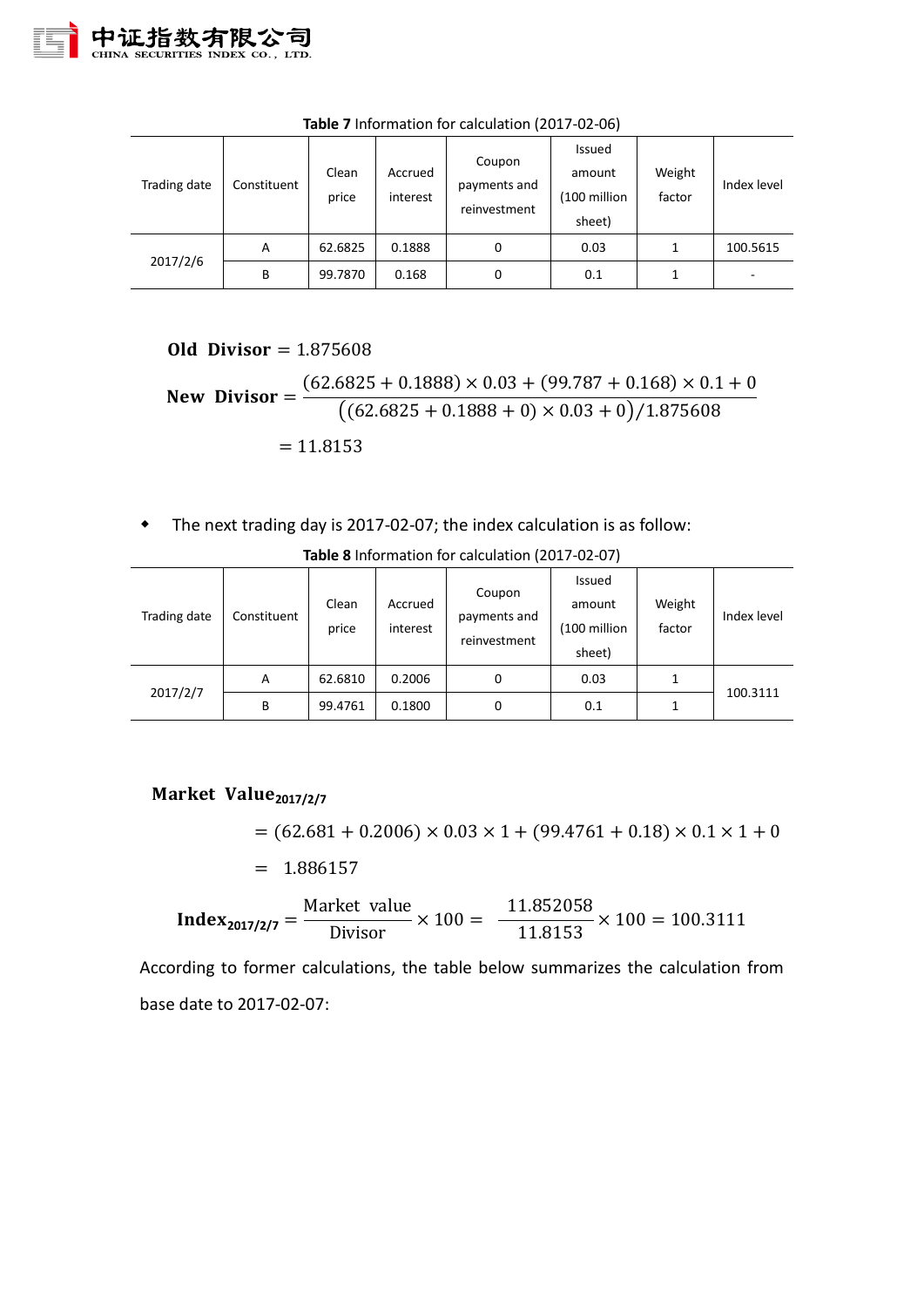

|            | Constituents | Clean<br>price | Accrued<br>interest | Coupon<br>payment<br>(100)<br>million) | Coupon<br>payments and<br>reinvestment<br>$(100 \text{ million})$ | Amount<br>outstanding(<br>100 million) | Par value<br>(Yuan) | Issued amount<br>(100 million<br>sheet) | Weight<br>factor | Market<br>value | Divisor | Index level |
|------------|--------------|----------------|---------------------|----------------------------------------|-------------------------------------------------------------------|----------------------------------------|---------------------|-----------------------------------------|------------------|-----------------|---------|-------------|
| 2016/12/30 | A            | 82.7506        | 5.3978              | 0                                      | 0                                                                 | 2.4                                    | 80                  | 0.03                                    | $\mathbf{1}$     | 2.6445          | 2.6445  | 100.0000    |
| 2017/1/3   | Α            | 82.7027        | 5.4607              | 0                                      | $\mathbf 0$                                                       | 2.4                                    | 80                  | 0.03                                    | 1                | 2.6449          | 2.6445  | 100.0170    |
| 2017/1/4   | Α            | 82.7693        | 5.4765              | 0                                      | 0                                                                 | 2.4                                    | 80                  | 0.03                                    | 1                | 2.6474          | 2.6445  | 100.1105    |
| 2017/1/5   | A            | 82.8280        | 5.4922              | 0                                      | 0                                                                 | 2.4                                    | 80                  | 0.03                                    | $\mathbf{1}$     | 2.6496          | 2.6445  | 100.1949    |
| 2017/1/6   | A            | 82.8496        | 5.5079              | $\mathbf 0$                            | $\mathbf 0$                                                       | 2.4                                    | 80                  | 0.03                                    | 1                | 2.6507          | 2.6445  | 100.2372    |
| 2017/1/9   | Α            | 82.8578        | 5.5552              | $\mathbf 0$                            | $\mathbf 0$                                                       | 2.4                                    | 80                  | 0.03                                    | $\mathbf{1}$     | 2.6524          | 2.6445  | 100.3002    |
| 2017/1/10  | A            | 82.8549        | 5.5709              | 0                                      | $\mathbf 0$                                                       | 2.4                                    | 80                  | 0.03                                    | $\mathbf{1}$     | 2.6528          | 2.6445  | 100.3147    |
| 2017/1/11  | A            | 82.8954        | 5.5866              | $\mathbf 0$                            | $\mathbf 0$                                                       | 2.4                                    | 80                  | 0.03                                    | $\mathbf{1}$     | 2.6545          | 2.6445  | 100.3785    |
| 2017/1/12  | A            | 82.9524        | 5.6024              | $\mathbf 0$                            | $\mathbf 0$                                                       | 2.4                                    | 80                  | 0.03                                    | $\mathbf{1}$     | 2.6566          | 2.6445  | 100.4610    |
| 2017/1/13  | Α            | 82.9416        | 5.6181              | $\mathbf 0$                            | $\mathbf 0$                                                       | 2.4                                    | 80                  | 0.03                                    | $\mathbf{1}$     | 2.6568          | 2.6445  | 100.4666    |
| 2017/1/16  | Α            | 82.9455        | 5.6653              | 0                                      | 0                                                                 | 2.4                                    | 80                  | 0.03                                    | 1                | 2.6583          | 2.6445  | 100.5246    |
| 2017/1/17  | A            | 82.9308        | 5.6811              | 0                                      | $\mathbf 0$                                                       | 2.4                                    | 80                  | 0.03                                    | $\mathbf{1}$     | 2.6584          | 2.6445  | 100.5258    |
| 2017/1/18  | A            | 82.8999        | 5.6968              | $\mathbf 0$                            | $\boldsymbol{0}$                                                  | 2.4                                    | 80                  | 0.03                                    | $\mathbf{1}$     | 2.6579          | 2.6445  | 100.5086    |
| 2017/1/19  | A            | 82.8426        | 5.7125              | $\mathbf 0$                            | $\mathbf 0$                                                       | 2.4                                    | 80                  | 0.03                                    | $\mathbf{1}$     | 2.6567          | 2.6445  | 100.4614    |
| 2017/1/20  | A            | 82.8084        | 5.7283              | $\mathbf 0$                            | $\boldsymbol{0}$                                                  | 2.4                                    | 80                  | 0.03                                    | 1                | 2.6561          | 2.6445  | 100.4405    |
| 2017/1/23  | Α            | 62.7959        | 0.0236              | 0.1723                                 | 0.1723                                                            | 1.8                                    | 60                  | 0.03                                    | 1                | 2.0569          | 2.0471  | 100.4780    |
| 2017/1/24  | A            | 62.8071        | 0.0354              | 0.1723                                 | 0.1723                                                            | 1.8                                    | 60                  | 0.03                                    | $\mathbf{1}$     | 2.0576          | 2.0471  | 100.5149    |
| 2017/1/25  | A            | 62.7854        | 0.0472              | 0.1723                                 | 0.1724                                                            | $1.8\,$                                | 60                  | 0.03                                    | 1                | 2.0574          | 2.0471  | 100.5035    |
| 2017/1/26  | A            | 62.7956        | 0.059               | 0.1723                                 | 0.1724                                                            | $1.8\,$                                | 60                  | 0.03                                    | 1                | 2.0580          | 2.0471  | 100.5347    |
| 2017/2/3   | A            | 62.7185        | 0.1534              | 0                                      | 0                                                                 | 1.8                                    | 60                  | 0.03                                    | 1                | 1.8862          | 1.8756  | 100.5624    |

#### **Table 9** Index calculation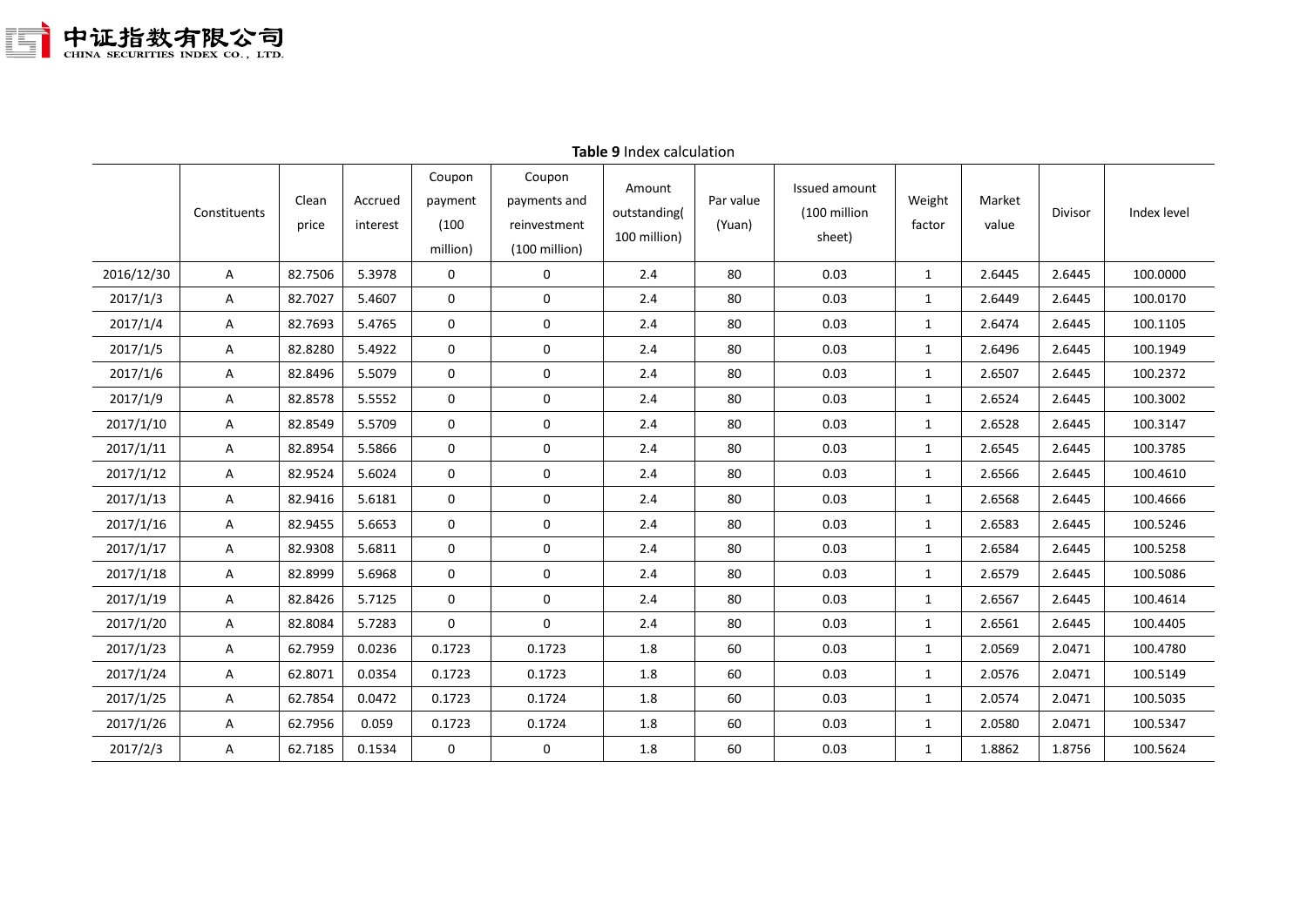

| 2017/2/6 | 62.6825 | 0.1888 |  | T.O | 60  | 0.03 | 1.8861  | 1.8756  | 100.5615 |
|----------|---------|--------|--|-----|-----|------|---------|---------|----------|
|          | 62.6810 | 0.2006 |  | T.O | 60  | 0.03 |         | 11.8153 | 100.3111 |
| 2017/2/7 | 99.4761 | 0.1800 |  | 10  | 100 | 0.1  | 11.8521 |         |          |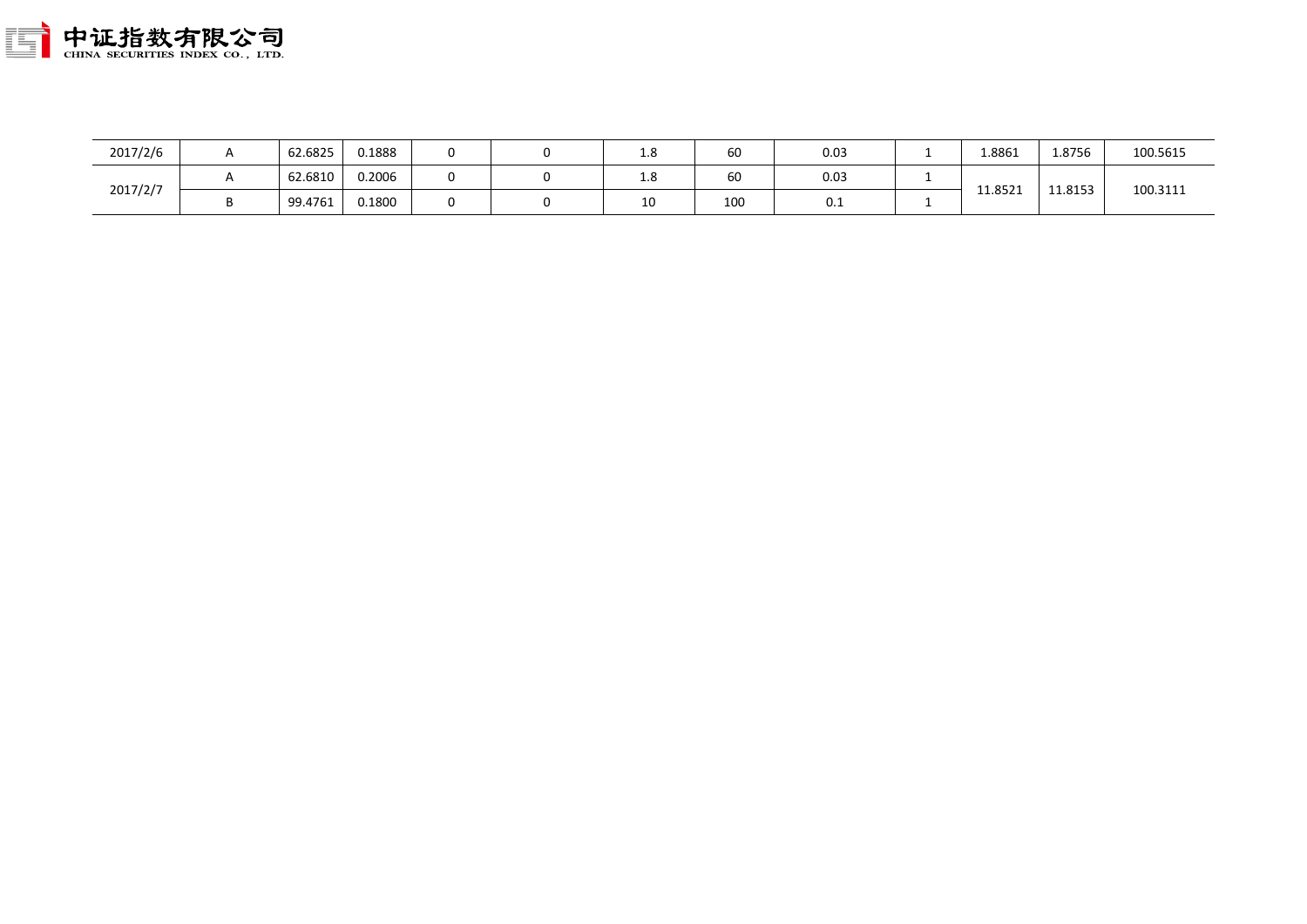

# <span id="page-26-0"></span>**Appendix C**

# <span id="page-26-1"></span>**1. Data Interval Application**

Data interval applies to certain indexes which are adjusted every 3 months. For instance, for the indexes adjusted on the first trading day in October, the Data Cutoff Date is the first trading day of the second week of September, and the Data Interval is between June and August (the 3 months prior to the adjustment) or between March and August (the 6 months prior to the adjustment)

| Index name                            | Data interval rules                                                                                                                                                                                                                   |  |  |  |  |  |
|---------------------------------------|---------------------------------------------------------------------------------------------------------------------------------------------------------------------------------------------------------------------------------------|--|--|--|--|--|
| SSE Corporate Bond 30 Index           |                                                                                                                                                                                                                                       |  |  |  |  |  |
| SSE Credit Bond 100 Index             |                                                                                                                                                                                                                                       |  |  |  |  |  |
| CSI 1-7 Year Medium-high Yield        |                                                                                                                                                                                                                                       |  |  |  |  |  |
| <b>Enterprise Bond Index</b>          |                                                                                                                                                                                                                                       |  |  |  |  |  |
| CSI Medium Term Credit Bond Index     |                                                                                                                                                                                                                                       |  |  |  |  |  |
| CSI 50 Bond Index                     |                                                                                                                                                                                                                                       |  |  |  |  |  |
| CSI Enterprise Bond 100 Index         |                                                                                                                                                                                                                                       |  |  |  |  |  |
| CSI Short Term Note 50 Index          | Data interval is 3 months prior to the adjustment. For<br>example, the quarterly adjustment in June uses the data<br>produced between the first trading day of March and the                                                          |  |  |  |  |  |
| CSI Medium Term Note 50 Index         |                                                                                                                                                                                                                                       |  |  |  |  |  |
| <b>CSI Medium Term Universal Bond</b> | last trading day of May.                                                                                                                                                                                                              |  |  |  |  |  |
| Index                                 |                                                                                                                                                                                                                                       |  |  |  |  |  |
| CSI Liquid Medium Term Note 50        |                                                                                                                                                                                                                                       |  |  |  |  |  |
| Index                                 |                                                                                                                                                                                                                                       |  |  |  |  |  |
| CSI Liquid Medium Term Credit         |                                                                                                                                                                                                                                       |  |  |  |  |  |
| Bond 100 Index                        |                                                                                                                                                                                                                                       |  |  |  |  |  |
| CSI Liquid Medium Term Medium-        |                                                                                                                                                                                                                                       |  |  |  |  |  |
| High Yield Credit Bond Index          |                                                                                                                                                                                                                                       |  |  |  |  |  |
| CSI Medium Term Note 100 Index        | Data interval is 6 months prior to the adjustment. For<br>example, the quarterly adjustment in June uses the data<br>produced between the first trading day of December of<br>last year and the last trading day of May of this year. |  |  |  |  |  |

**Table 10** Data interval applications in specific indexes (Sep., 2018)

# <span id="page-26-2"></span>**2. Buffer Zone Application**

To lower the turnover rate, the buffer zone rules apply to the following indexes: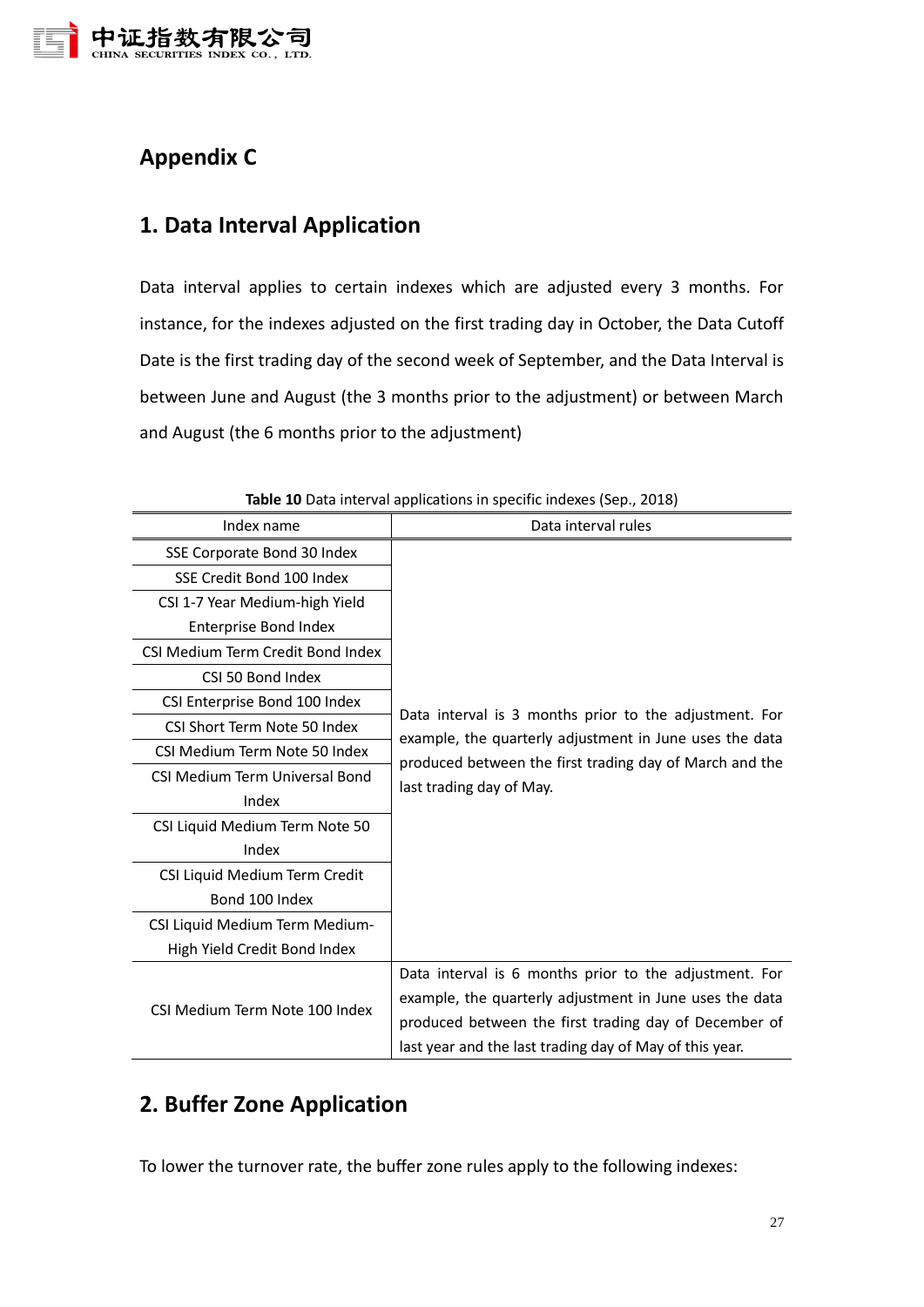

| Index name           | Buffer zone rules                                                          |
|----------------------|----------------------------------------------------------------------------|
|                      | New candidate constituents ranked top 24 shall be given priority to be     |
| <b>SSE Corporate</b> | added into the index and old constituents ranked top 36 shall be given     |
| Bond 30 Index        | priority to remain in the index. The number of constituents removed is     |
|                      | usually less than 5.                                                       |
|                      | The constituents ranked lower shall be removed from the index, while the   |
| CSI 50 Bond Index    | constituents ranked higher shall be added into the index. The number of    |
|                      | constituents removed is usually less than 5.                               |
| CSI 1-7 Year         | The constituents ranked lower shall be removed from the index. The         |
| Medium-high          | number of constituents removed is usually less than 20. If the median of a |
| Yield Enterprise     | constituent's individual trading value is less than the median of all      |
| Bond Index           | constituents trading value, the constituent is removed from the index.     |

#### **Table 11** Buffer zone applications in specific indexes (Sep., 2018)

# <span id="page-27-0"></span>**3. Reserve List Application**

In an index temporary adjustment, the reserve list rules apply to following indexes:

| Index name                     | Reserve list rules                                                                                                        |  |  |  |  |
|--------------------------------|---------------------------------------------------------------------------------------------------------------------------|--|--|--|--|
| SSE Corporate Bond 30 Index    | Constituents on the reserve list shall be added to the index by<br>rankings in turn. (Applicable to temporary adjustment) |  |  |  |  |
| CSI 1-7 Year Medium-high Yield | For each credit-rating group, constituents on the reserve list<br>shall be added to the index by credit rankings in turn. |  |  |  |  |
| <b>Enterprise Bond Index</b>   | (Applicable to temporary adjustment)                                                                                      |  |  |  |  |
| CSI Medium Term Note 100       | Constituents on the reserve list shall be added to the index by                                                           |  |  |  |  |
| Index                          | rankings in turn. (Applicable to temporary adjustment)                                                                    |  |  |  |  |
|                                | The reserve list is comprised of constituents ranking after 100,                                                          |  |  |  |  |
| SSE Credit Bond 100 Index      | and the constituents on the reserve list shall be added to the                                                            |  |  |  |  |
|                                | index by rankings in turn. (Applicable to temporary adjustment)                                                           |  |  |  |  |

|  |  | Table 12 Reserve list applications in specific indexes (Sep., 2018) |  |
|--|--|---------------------------------------------------------------------|--|
|--|--|---------------------------------------------------------------------|--|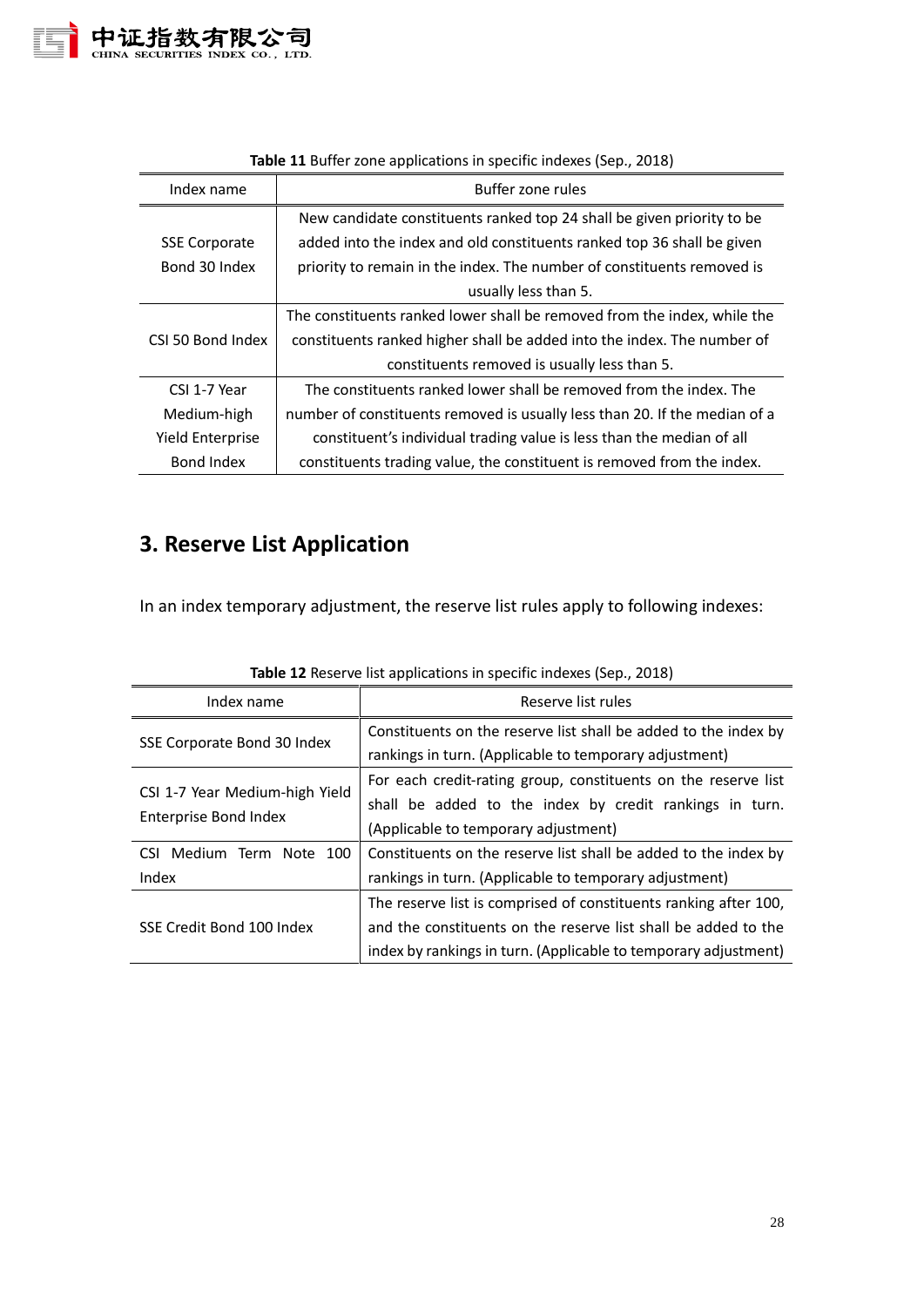

# <span id="page-28-0"></span>**Appendix D: CSI Statement of Principles**

For certain events not covered in the Calculation and Maintenance Methodology and index methodologies etc., CSI shall determine the appropriate treatment by reference the statement of principles below. These principles apply to any equity, bond, and multi-asset index families managed by CSI. Where there is an actual or potential conflict between the Index Methodology and this statement of principles concerning any decision on the index families' management, the precedence shall be given to this statement of principles.

- 1、 Generally, in the course of index adjustment, in order to avoid unnecessary changes, it is imperative to ensure the constituents can be invested and conform to the index description.
- 2、 The index calculation methods shall be easy to understand and follow by index users. The index calculation shall use public data whenever possible.
- 3、 The corporate data used for index calculation shall come from an authoritative source, which in principle shall be published by constituent companies and provided by reliable local market vendors. Market prices used for index calculation shall originate from reliable sources to reflect the trading in the market.
- 4、 The treatment about corporate events or bond events shall reflect the impact to the investment portfolios and shall be in line with the requirements in the index methodology. The treatment should normally be designed to minimize the trading activity required by the index users to track the index performance.
- 5、 To promote the predictability of the treatment about corporate events or bond events, the stability in calculation methods and data usage shall be maintained wherever practical. In assessing the best practice, CSI may conduct market consultation as it considers appropriate to ensure that the indexes continue to meet current and future market needs.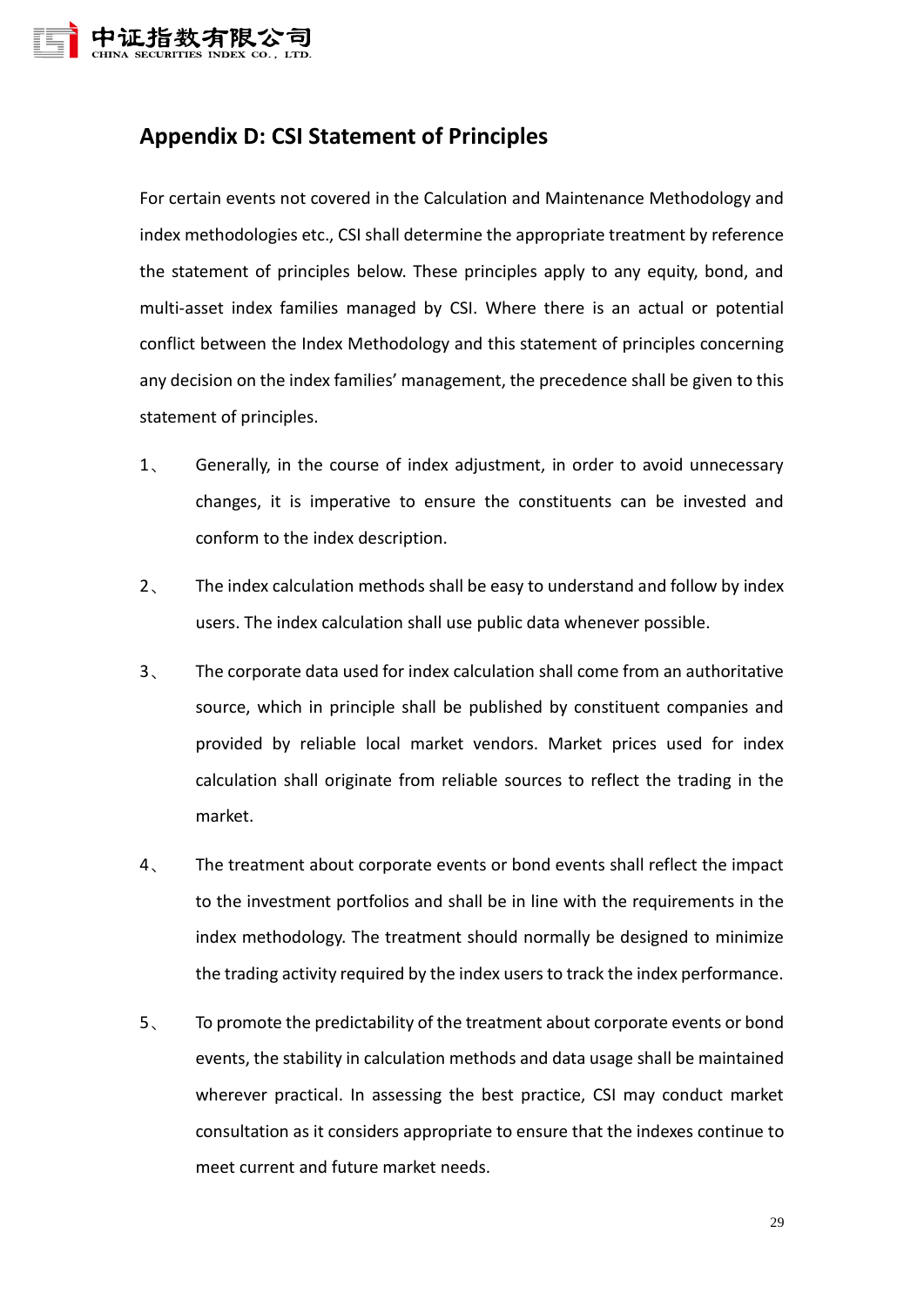

- 6、 To ensure that no index user can procure any advantage from predicting the future composition of an index, the index methodology documents shall include a description of the data used for the determination of the eligibility and weights of index constituents.
- 7、 The interests of all users and stakeholders should be considered in the index management. In determining the index rules, unless a single or specific group of markets is involved, CSI shall maintain the consistency in the treatment at the best effort and make decisions that incorporate the views of all users and stakeholders. The stakeholders include relevant product managers and clients of customized indexes who take indexes as the investment target or benchmark.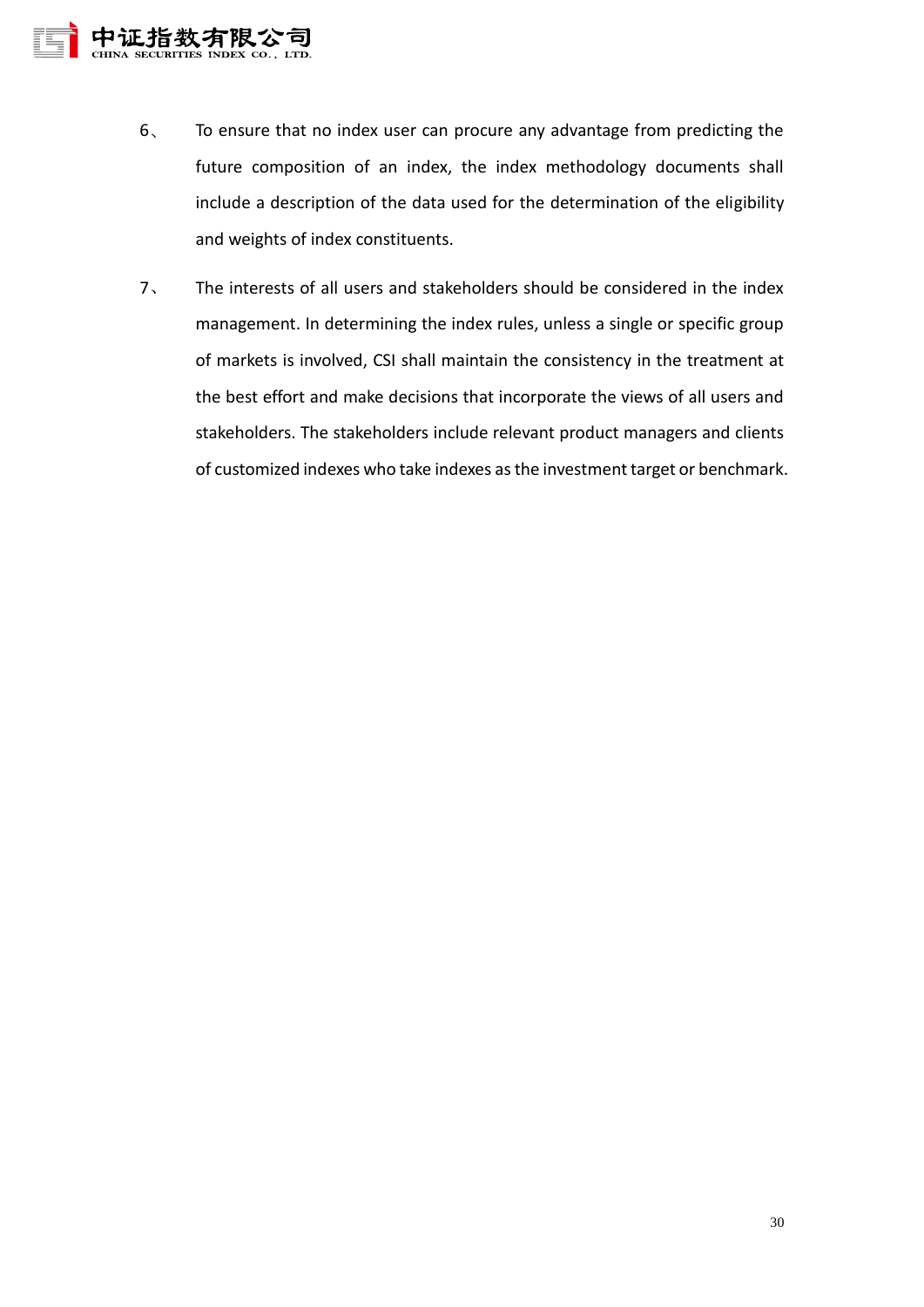

## <span id="page-30-0"></span>**Contact Us**

For further details on CSI indexes and ground rules, please contact China Securities Index Company.

#### **Customer Service**

China Securities Index Company

Lujiazui Century Financial Plaza, NO.308, Jinkang Road, Pudong District, Shanghai, China

Post Code: 200127

Tel: 0086 21 5018 5500

Fax: 0086 21 5018 6368

Email: csindex@sse.com.cn

Website: http://www.csindex.com.cn/